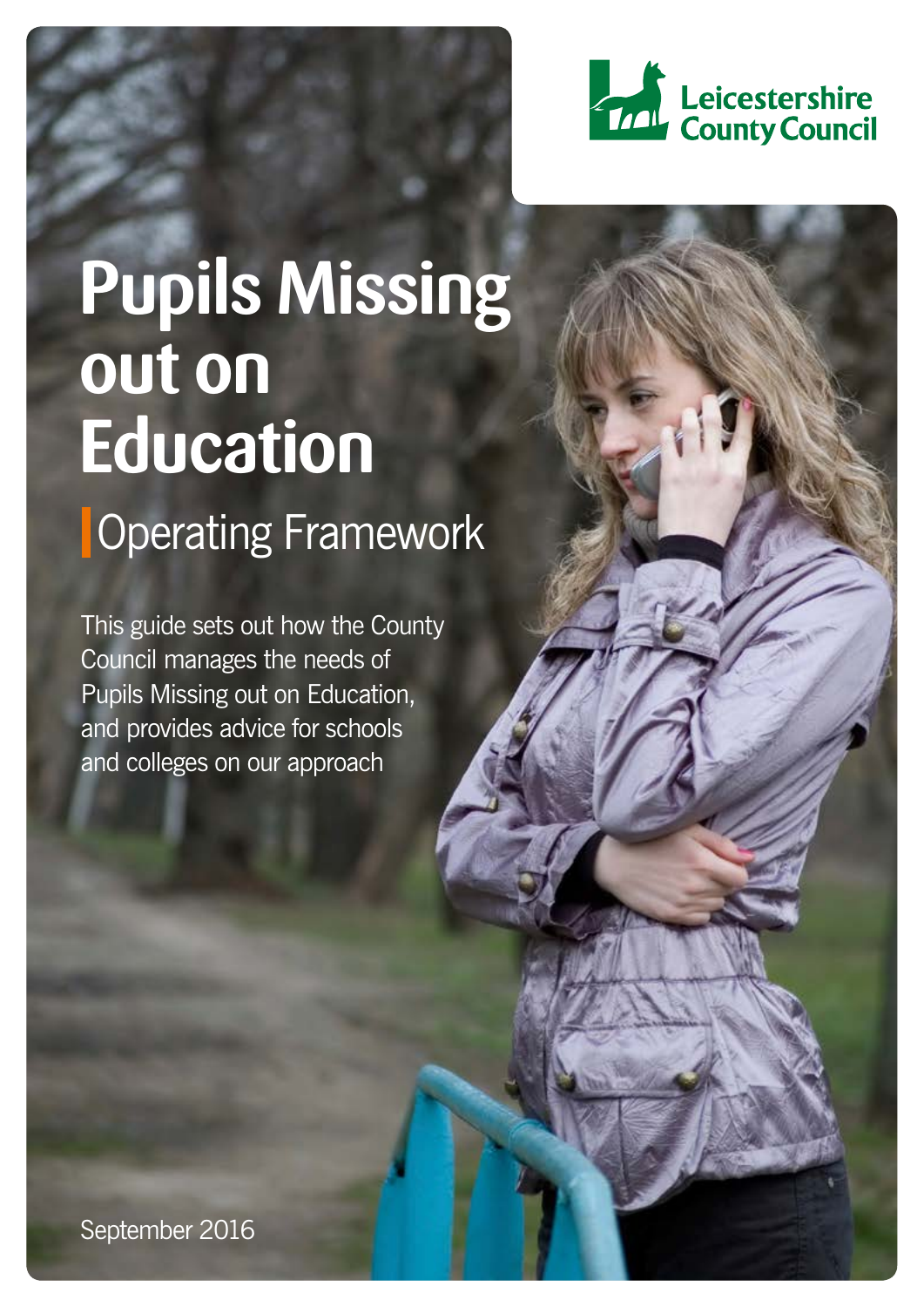## **Introduction**

Children and young people who do not access school or appropriate alternative education are deemed to be vulnerable and their risk is increased as they continue to be without a school place. Safeguarding children and young people continues to be a key shared responsibility of the Local Authority, schools and other partners. High quality education provides children and young people with the necessary skills, knowledge and understanding as well as vital social and emotional skills to prepare for a confident future.

All children and young people of statutory school age are legally required to be on a school roll and to access full time education unless their medical needs prevent this or they are being electively home educated which is deemed suitable by the Local Authority. Schools are responsible for keeping children and young people safe during the school day and have the knowledge, expertise and resources to ensure that children and young people access their educational entitlement to fulfil their potential within the aspirational contexts of school.

For a small minority of children and young people, the 'traditional' school setting may not be appropriate for all or part of their learning experience. Education, for these children and young people, is offered in many different ways such as home tuition, virtual learning platforms or alternative provision (defined as education outside school, arranged by local authorities or schools). For those with medical needs who are in hospital, lessons may be provided in a classroom within the hospital or by individual staff at the bedside. The Local Authority has a statutory responsibility to identify those pupils who are missing out on education, track their whereabouts and ensure that they have access to a full-time education (where appropriate) through either direct tuition or commissioning alternative provision.

The Local Authority has a statutory responsibility to identify those pupils who are missing out on education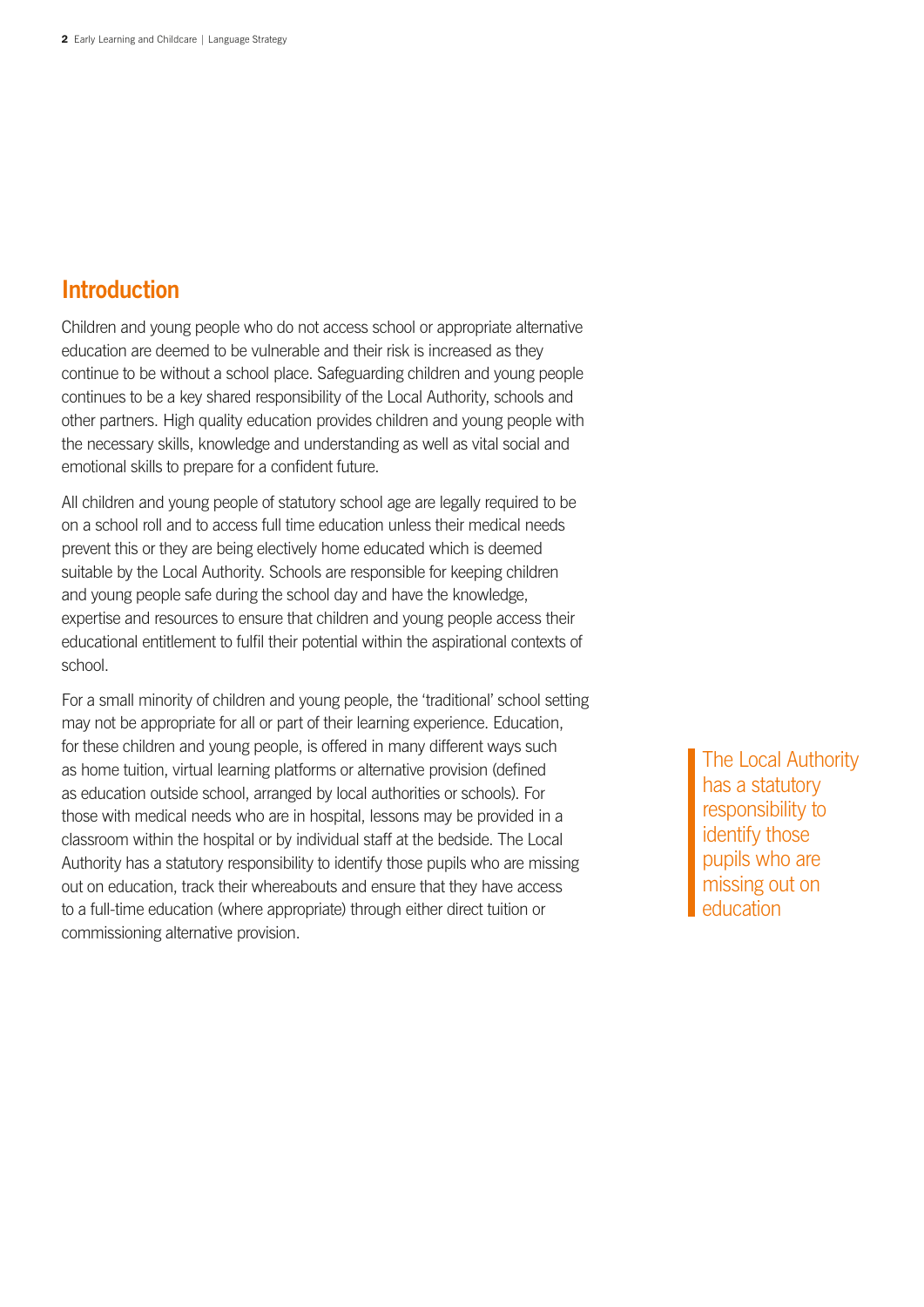# **PURPOSE**

This framework is designed to establish robust methods for the identification, tracking/monitoring and facilitating the early re-engagement of pupils missing out on education into suitable full time educational provision. Clear strategies for identifying those pupils at risk of missing out on education will also be developed in collaboration with the Vulnerable Learners' provision. The framework sets out how the Local Authority (LA) fulfils its statutory duties in relation to educational provision, safeguarding and the welfare of children and young people at risk of missing out on education.

In addition, this document sets out strategic priorities for change and identifies specific service priorities. You are encouraged to take time to read this carefully and familiarise yourself with the contents.

# **Definition of Children and Young People (Pupils) Missing Out on Education (PME)**

The vast majority of children and young people engage positively with school, attend regularly and are actively encouraged to do so by their parents and carers. It is vulnerable young people who are most likely not to attend school. The numbers overall are relatively small and the Local Authority recognises its responsibility to identify these vulnerable children and young people to ensure that the Local Authority's resources are targeted to those who need them most.

Ofsted (in their report published in November 2013 entitled 'Pupils Missing out on Education) defined Pupils Missing out on Education as pupils of compulsory school age who are not accessing full-time education (either in school or in alternative provision) and in its guidance to schools and local authorities, Ofsted advises that all schools, including academies, free, independent, private and non-maintained schools, must monitor pupils' attendance through their daily register. Schools must inform local authorities of the details of pupils who are regularly absent from school or have missed 15 days or more (whether consecutive or cumulative) without permission.

Schools must inform local authorities of the details of pupils who are regularly absent from school or have missed 15 school days or more without permission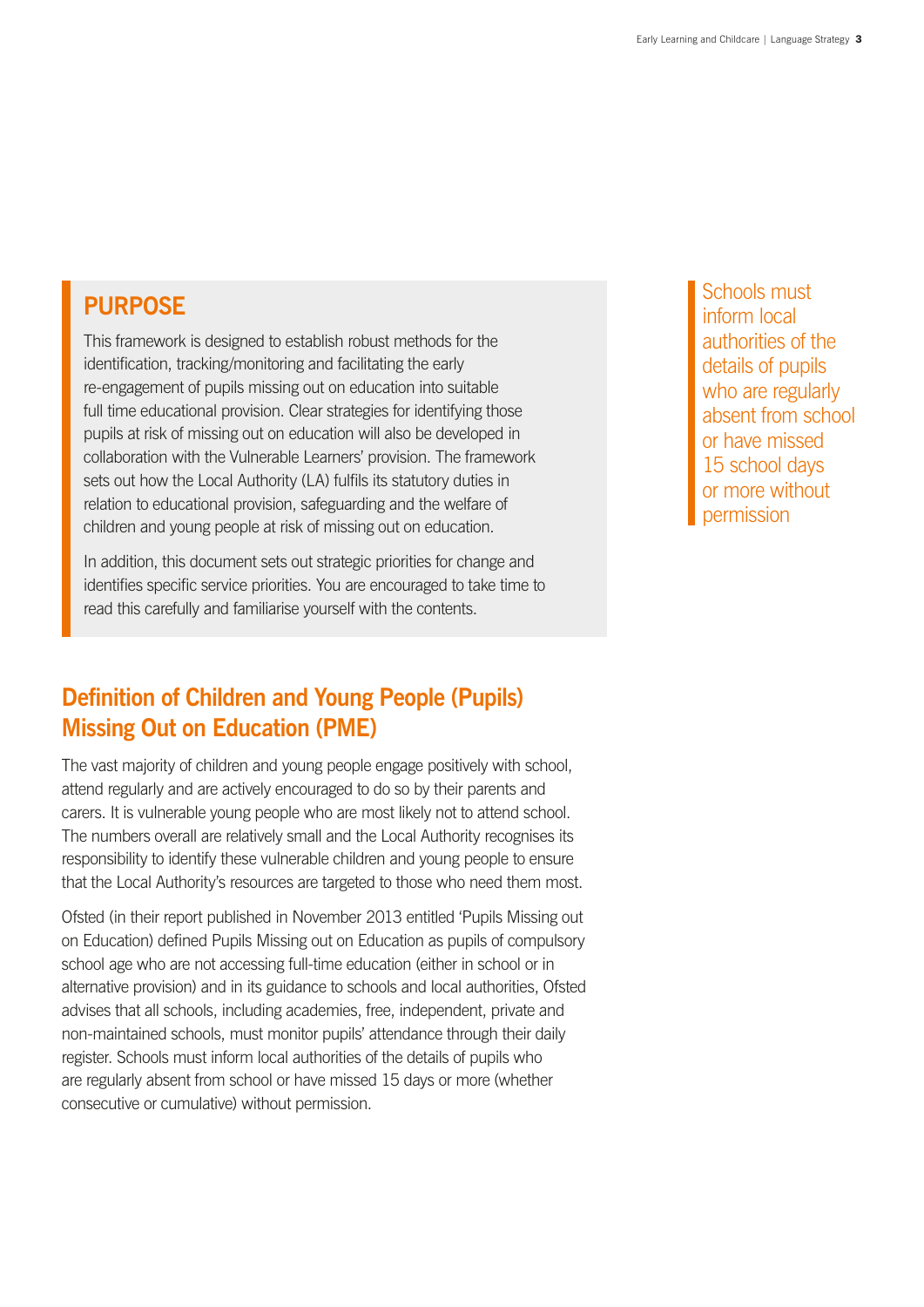The main PME groups have been identified as those who:

- have been permanently excluded
- have particular social and behavioural difficulties and have personalised learning plans: this means that, by arrangement, they do not attend their usual school full time
- have mental health needs and access Child and Adolescent Mental Health Services (CAMHS), either as an in-patient or through services provided in the community
- have medical needs other than mental health needs
- rarely attend school and have personalised learning plans as part of attempts to reintegrate them into full-time education
- are pregnant or are young mothers of compulsory school age
- have complex needs and no suitable school place is available

A small number small of children and young people are also classified as pupils missing out on education as they do not attend school in the usual way because they:

- are returning from custody and a school place has not been found for them
- are new to the country and are awaiting a school place
- are from a Gypsy, Roma or Traveller background and alternative provision has been made
- have moved from another area and a school place has not been secured; this may include children who are looked after

In addition to the above, the Local Authority have identified the following groups of children and young people as at risk of being a 'Pupil Missing out on Education.' These include children and young people:

- who are from Circus and Showmen families and alternative provision has been made
- who are accessing alternative provision via the Youth Offending Service (YOS)
- who are 'Children Missing Education (CME)', as defined by the Department for Education's statutory guidance dated January 2015 entitled 'Children Missing Education - Statutory guidance for local authorities'
- who are Electively Home Educated (EHE) and the education is deemed not to be 'suitable' or 'efficient' by the Local Authority
- who are carers
- who go 'missing' during the school day (defined as missing on 3 separate occasions in the last month)

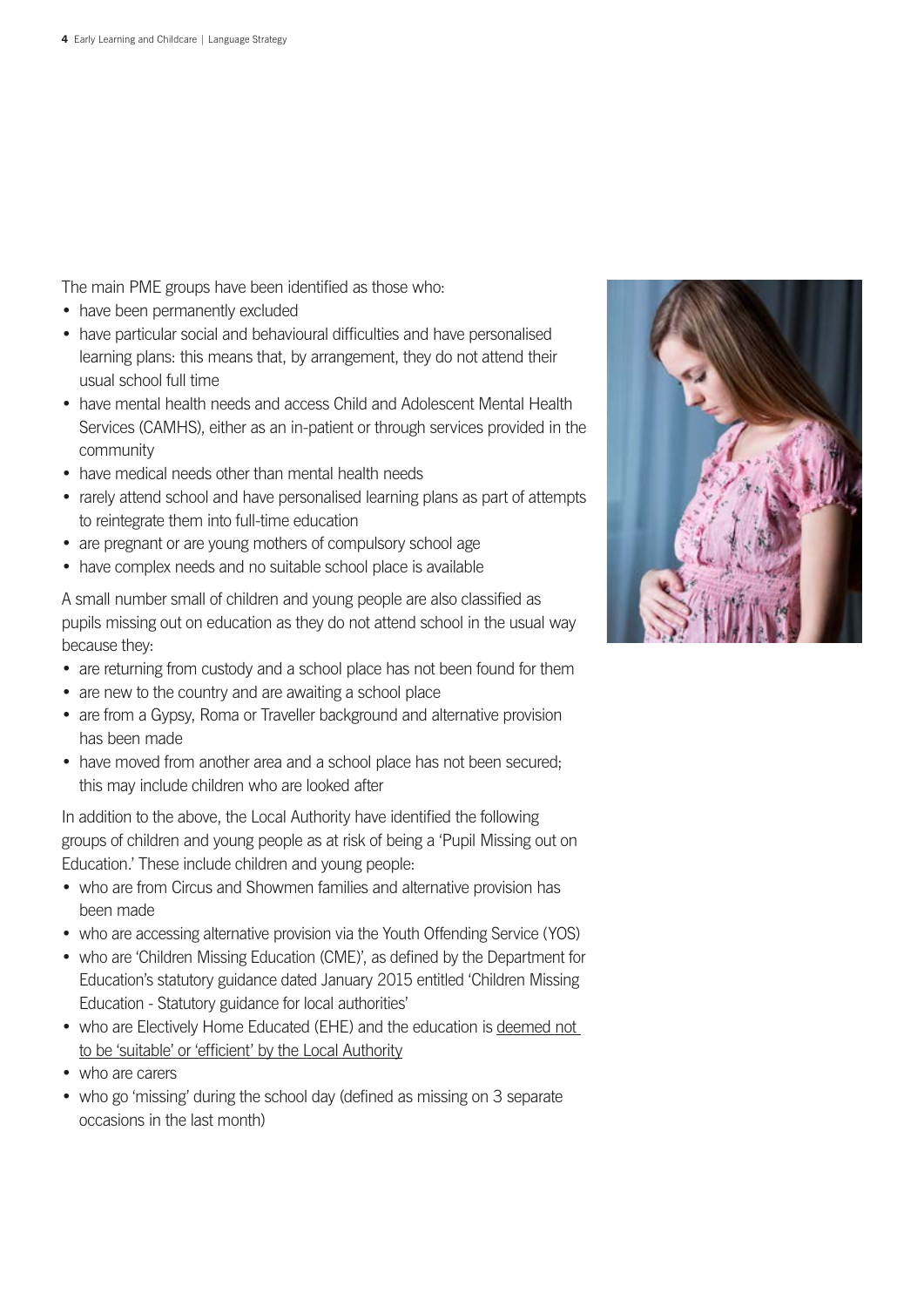# **Why children and young people miss out on education**

Nationally children and young people miss out on education, or are at risk of missing out on education for a variety of reasons, including:

- failing to start school, hence never entering the local education system
- inability to secure a school place at first time admission, point of transfer or mid-term
- their medical needs including significant social, emotional and mental health needs
- their Special Educational Needs and Disabilities that cannot be met in either mainstream or special schools
- delays in commissioning placements in alternative educational provision mainstream or special
- being withdrawn from school by parents/carers
- transfer between local authorities
- arriving in the country seeking asylum, refugee status or as European Union (EU) nationals
- transient traveller families
- excluded from school on a fixed-term basis or those who are absent from school without being formally excluded
- failing to attend alternative provision or work placements
- have been trafficked or subject to sexual exploitation
- living in women's refuges
- young runaways
- variety of indicators having a significant impact on their ability to access full-time education (e.g. alcohol, substance misuse, family circumstances)

In Leicestershire evidence shows that the main reasons for pupils missing out on education are identified as:

- medical needs, including significant social, emotional and mental health needs (45% of the PME cohort)
- behavioural issues including offending, long term non-attendance, bullying issues etc (26% of the PME cohort)
- Gypsy, Roma or Traveller background and alternative provision has been made (including Circus and Showmen) (9% of the PME cohort)
- special Educational Needs and Disabilities that cannot be met in either mainstream or special schools (2% of the PME cohort)

The remaining 18% of the PME cohort includes a variety of smaller groups.

The reasons for children and young people dis-engaging from the education system are complex and the procedures aimed at reducing the risk of this

Behavioural issues including offending, long term nonattendance, bullying issues etc, which account for 26% of the PME cohort

It is particularly important to understand the reasons why pupils miss out on education as this ensures that the right strategies and actions are in place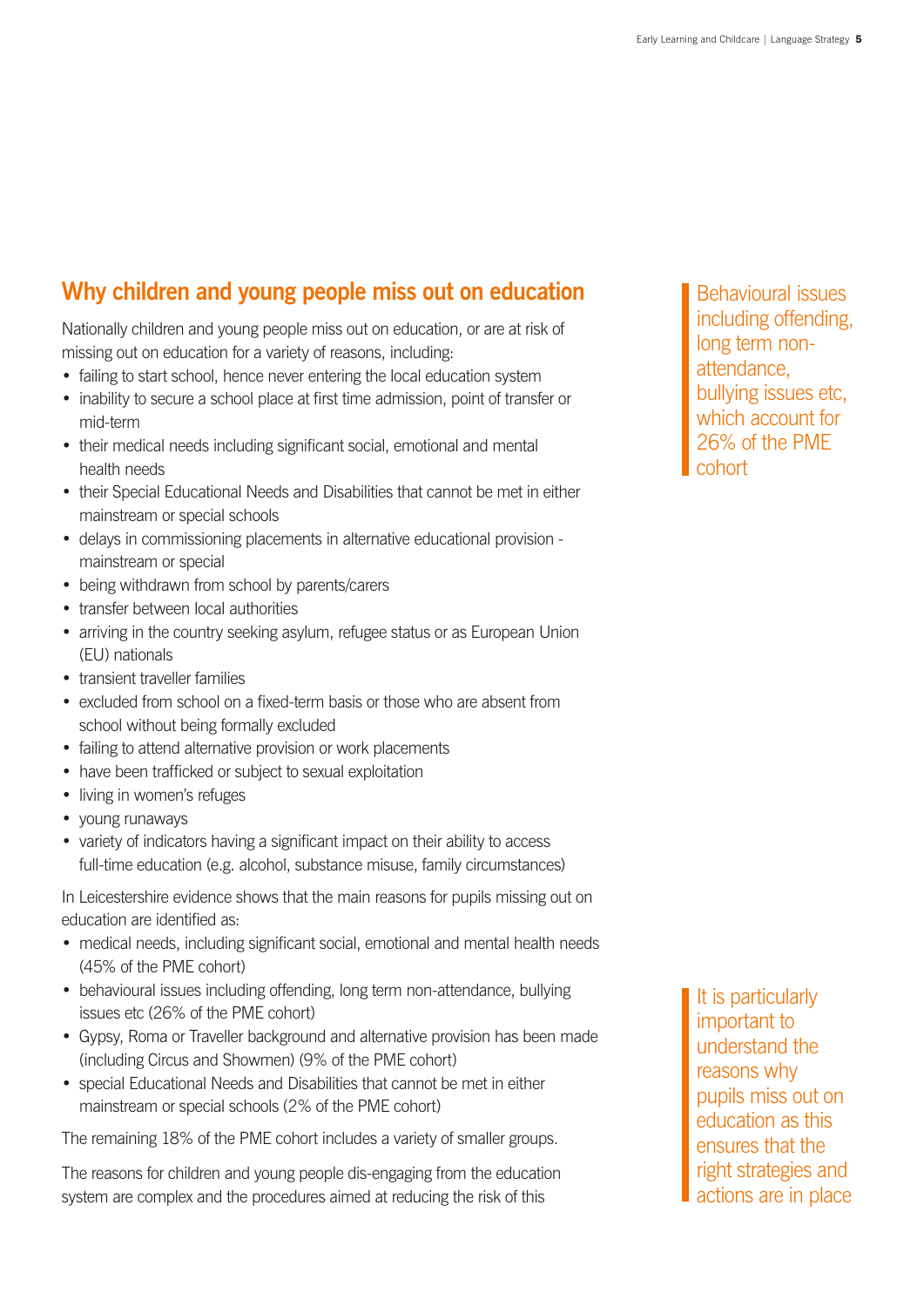happening need to be robust and comprehensive. It is particularly important to understand the reasons why pupils miss out on education as this ensures that the right strategies and actions are in place, to:

- address the root causes
- develop appropriate processes and communication methods
- identify, monitor and support children and young people who are defined as PME.

To ensure appropriate interventions are developed, the data and intelligence will continue to be shared with lead officers from the Local Authority along with prevention and early intervention services.

# **The role of the Local Authority and the Statutory Guidance**

The Local Authority has a duty to champion vulnerable learners and to ensure that all children and young people access an education suitable to their age, aptitude and any special educational needs they might have. The Local Authority is committed to working in partnership with schools and providers to ensure that all children have access to a full-time education and that they attend. In addition the Local Authority has a duty to hold schools and other providers to account and challenge when expectations, regarding educational provision, are not met.

The Ofsted PME report (published in November 2013) refers to local authority duties in respect of:

- establishing the identities of children who are of compulsory school age who are not registered at a school or receiving some other form of suitable education
- providing suitable full-time education to permanently excluded pupils from the sixth school day of exclusion
- safeguarding children's welfare, and their duty to co-operate with other agencies in ensuring children's safety
- serving notice on parents, requiring them to satisfy the Local Authority that their child is receiving a suitable education, when it is bought to the Local Authority's attention that a child might not be receiving such education
- issuing School Attendance Orders (SAOs) to parents who fail to satisfy the Local Authority that their child is receiving a suitable and efficient education at home, and it would be more appropriate for the child to attend school
- prosecuting parents that do not comply with an SAO
- prosecuting or fining parents who fail to ensure their school-registered child attends school regularly
- applying to court for an Education Supervision Order (ESO) for a child.

The PME pathway has been developed to ensure statutory compliance, pupil safety and educational outcomes for all pupils missing out on education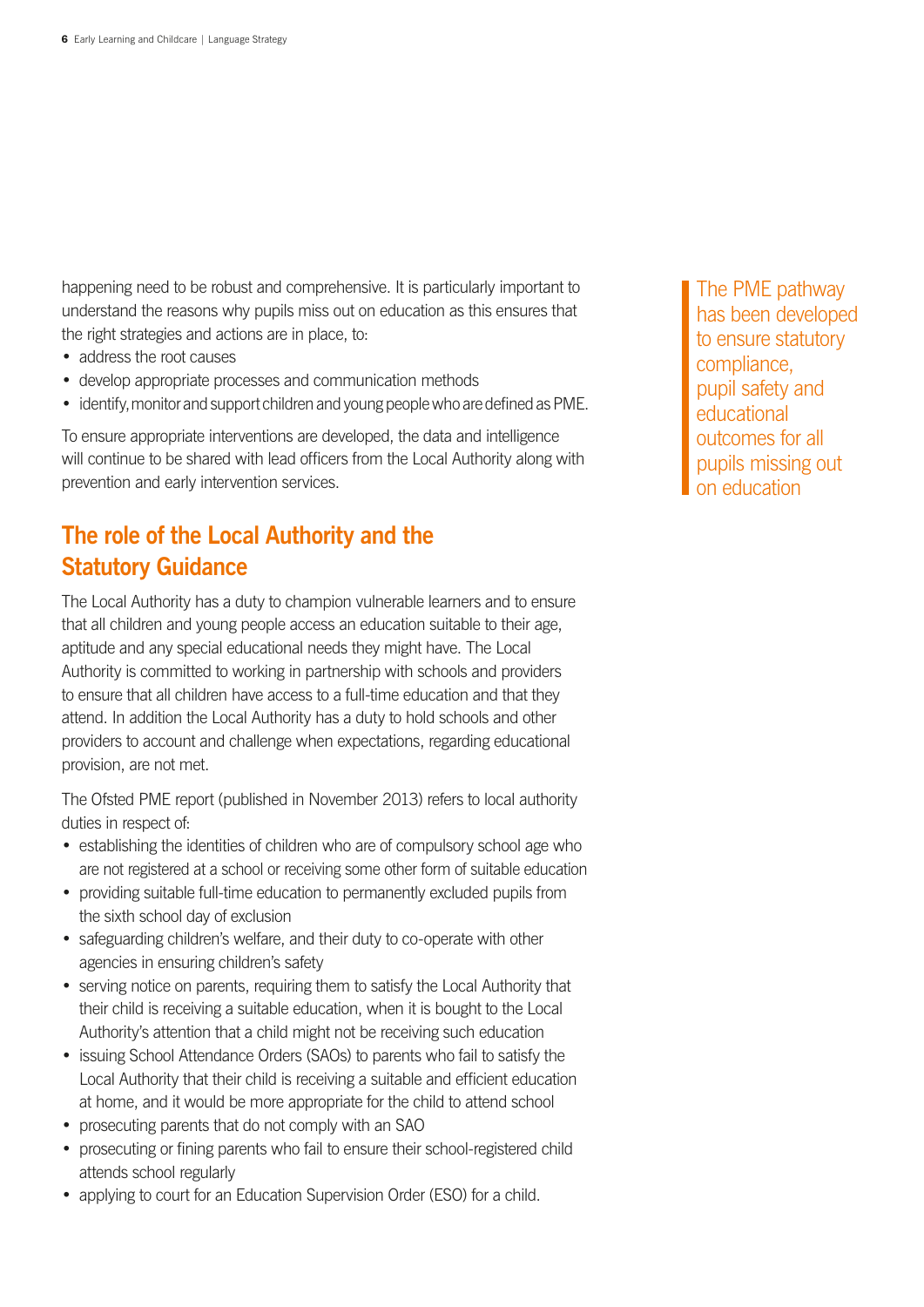# **The Key Aims and General Principles under which we will operate**

The Operating Framework aims to ensure:

- all pupils have access to a high quality education that meets their needs.
- parents and carers have an understanding of the range and diversity of educational choice that is available.
- all schools have a clear understanding of how decisions are reached in relation to PME and regarding their responsibilities in relation to the monthly PME returns
- all stakeholders have an understanding of PME and their individual responsibilities.
- the Local Authority's response to PME is fair and transparent.

# **The collection of PME Data**

The collection of PME data, from schools and other services, commenced in February 2015 and is completed on a monthly basis. The February 2016 PME data collection reported a total of 988 PME cases from 100% of schools and internal services. PME cases were evident in each year group from reception to year 11. The return rate from schools has increased steadily since February 2015.

# **Pupils Missing Out on Education Pathway**

In line with the responsibilities outlined above, the Local Authority has a number of processes and procedures in place to fulfil these requirements. To further strengthen the Local Authority's position, a 'Pupil Missing out on Education' pathway has been developed to ensure statutory compliance, pupil safety and educational outcomes for all pupils missing out on education.

#### **The pathway consists of the following six key steps:**

- **• identification and referral**
- **• assessment**
- **• case management and oversight**
- **• identification of placement (alternative provision)**
- **• monitoring of progress**
- **• case closure.**

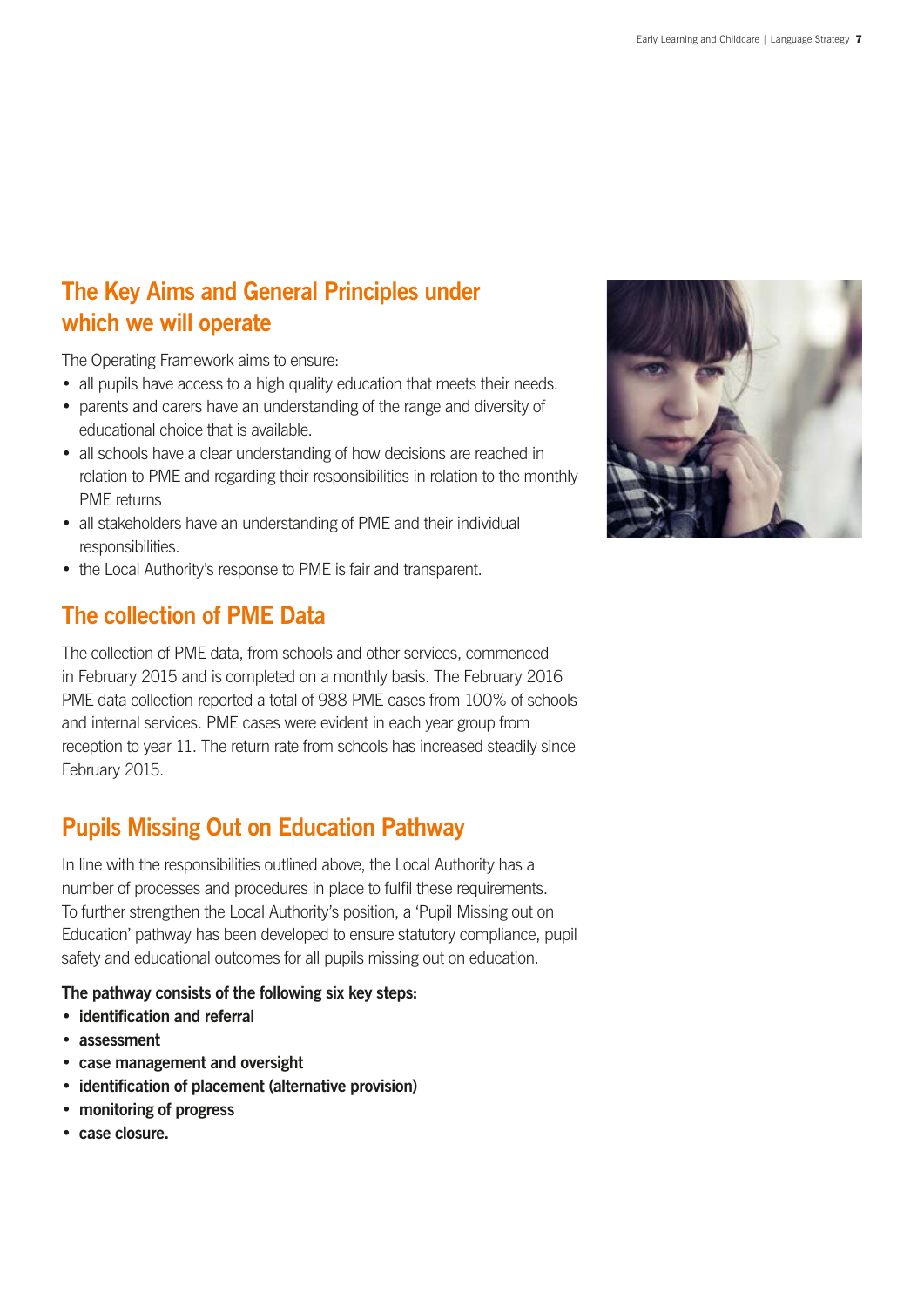A diagram to illustrate the PME pathway is provide below.

Appendix 1 to this document provides a detailed overview of each PME group against the described pathway.



# **The PME Pathway**

**Potential for re-referral**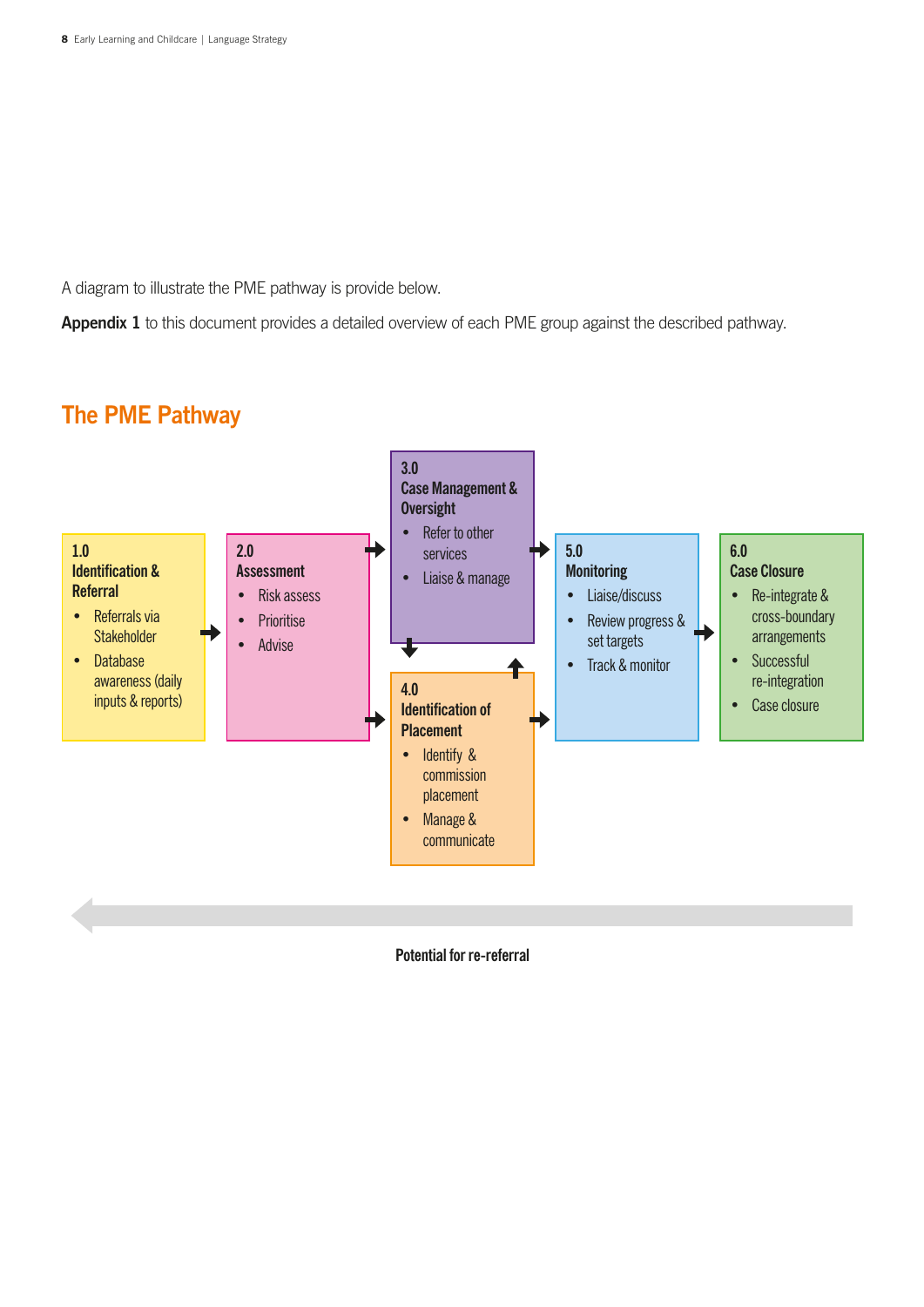### **1.0 Identification and referral**

All stakeholders are responsible for regularly sharing information and making appropriate speedy referrals. Swift actions and decisions are key to identifying children and young people and to making the appropriate alternative educational arrangements.

**1.1** The referral/identification routes for PME are:

#### **1.1.1** Internal services

Pupils missing out on education are primarily identified by teams in the Local Authority, which have the responsibility to monitor their attendance and the provision/education in place. There are a number of internal services involved in this process:

- School Admissions
- Supporting Leicestershire Families (SLF)
- Autism Outreach Service (AOS)
- Special Educational Needs Assessment Service (SENA)
- Education of Children in Care (ECiC)
- Pupil Services, including Children with Medical Needs (CMN), Elective Home Education (EHE), Children Missing Education (CME) and Exclusions
- Youth Offending Service (YOS)

In addition, referrals are received from other local authorities, external agencies, the general public, schools, children and young people. Other agencies, such as Leicestershire Safeguarding Children's Board (LSCB), UK Border Agency and Health, are encouraged to inform their staff about appropriate referral routes.

#### **1.1.2** PME data collection

A data collection method has been developed to capture data from internal services and all maintained schools and academies. The data includes pupil attendance information and the number of hours of education the pupil has access to. The data forms a central record for the Local Authority. In addition, the data is collected through monthly returns and it identifies all pupils who are not accessing a full-time education. The data collection will shortly be widened to incorporate all independent and private schools where the local authority has pupils placed and is responsible for. This development will also include developing procedures to collect capture data for all out of county schools where Leicestershire pupils attend.

All schools have a responsibility to inform the Local Authority of any pupil who fails to attend school regularly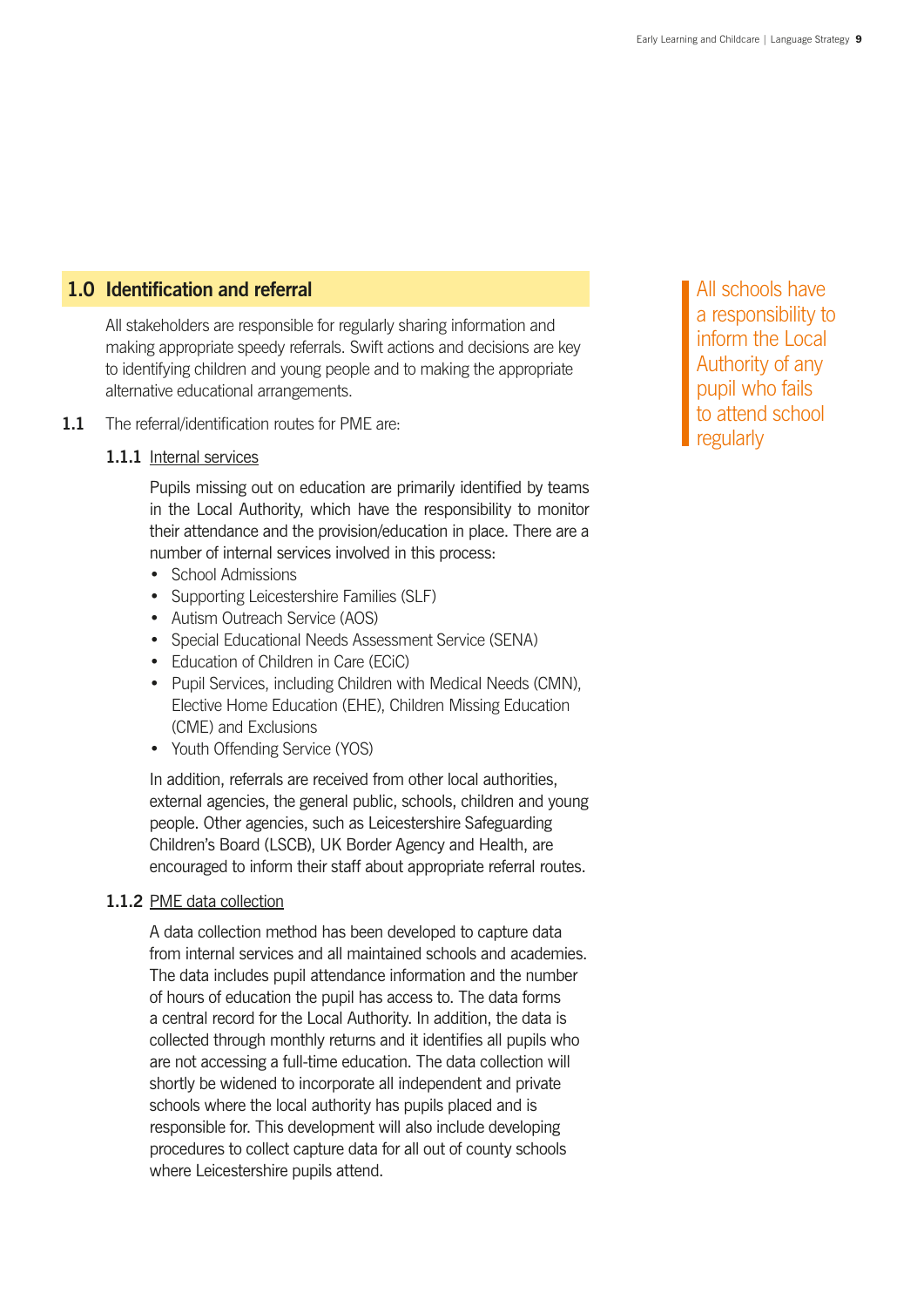Data is collected electronically via AnyComms<sup>+</sup>. The PME data return provides the data fields required by Ofsted and those identified in Ofsted's PME report.

#### 1.1.3 General Non-Attendance Notifications

All schools have a responsibility to inform the local authority of any pupil who fails to attend school regularly, or has been absent without the school's permission for a period of 15 days or more (whether consecutive or cumulative).

The Local Authority has established processes and relationships with schools to identify and track pupils who are absent for a period of 15 days (whether consecutive or cumulative) or more. These processes are embedded in the CME procedures /practice. 'School Attendance Guidance' has been developed and circulated to schools providing details on monitoring attendance and reporting pupils who are missing out on education.



#### 1.1.4 Permanent exclusion

Schools are provided with details of pupils with fixed term exclusions in excess of thirty five days. This ensures schools do not exceed the number of days for fixed term exclusions for an individual pupil prior to becoming permanent.

#### **1.2** Receiving referrals / notifications:

The referral channels will be:

- Online referrals made via the LSCB website or the Pupil Service's website
- Email / telephone / letter
- Running a range of specialist reports to capture children missing from education.

All Children Missing Education are risk assessed regularly and action is prioritised accordingly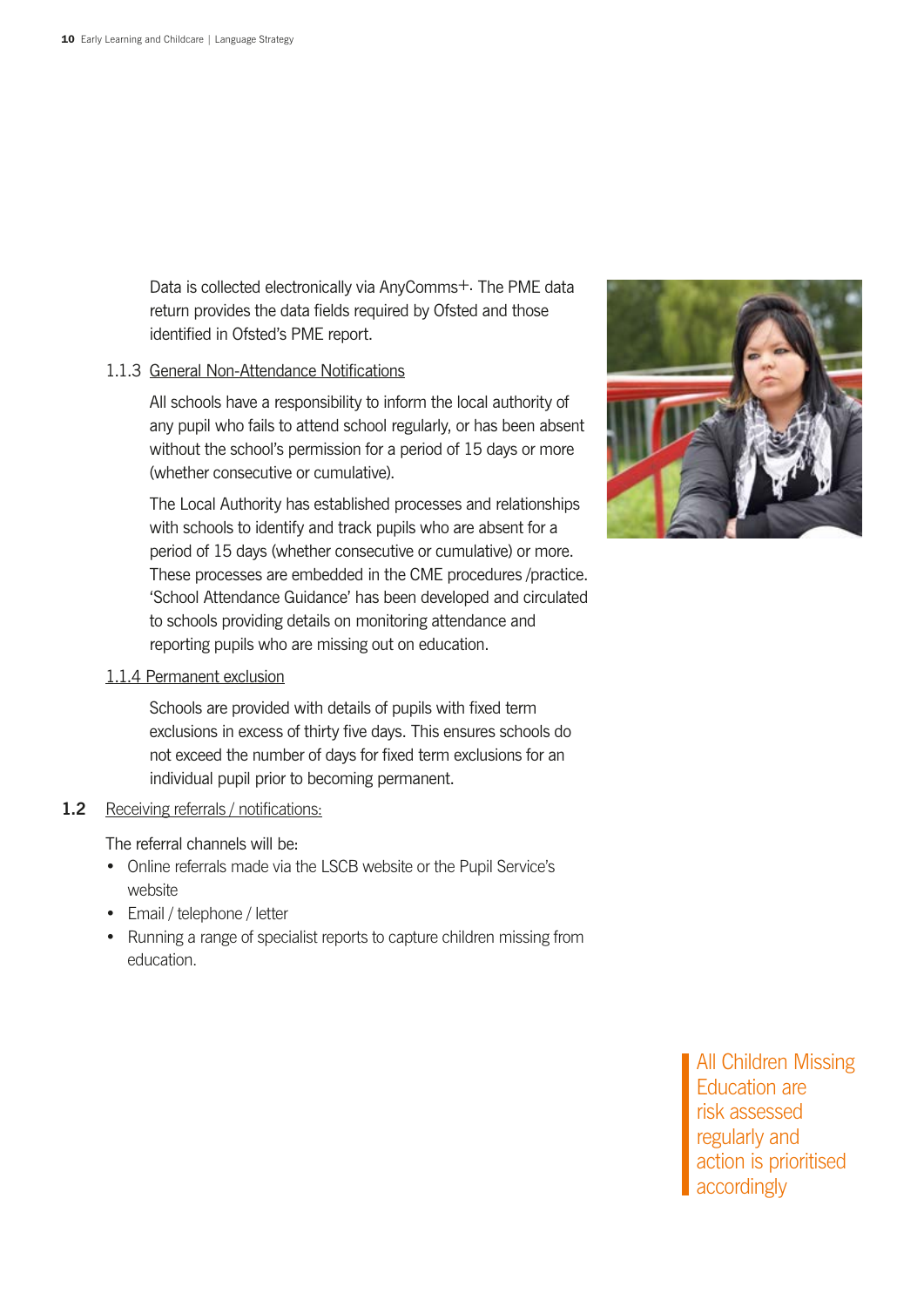#### **2.0 Assessment**

Following receipt of referrals, pupil information is assessed, ensuring that the correct information is available for the purpose of decision making. Assessment includes conducting a risk assessment (as described in 2.1.1 below), the prioritisation of caseloads and providing advice. Prior to any case management, the Local Authority will conduct a thorough assessment.

On receipt of the electronic data returns (e.g. PME data return), data is cross-referenced with school data and internal service information. This initial assessment process determines whether accurate information has been provided by schools e.g. attendance codes and/or if any further action is required as well as highlighting those PME cases already known to the Local Authority.

The section below outlines assessment processes across the various PME groups:

#### **2.1.1** Children Missing Education (CME)

All CME referrals/notifications received are risk assessed and prioritised using a Red, Amber & Green (RAG) rating system, which is re-assessed regularly. The risk assessment has twenty indicators and each case is risk assessed on the information available. The outcome of the risk assessment determines whether the case is treated as high, medium or low priority.

Pupils defined as CME (in line with the statutory guidance) are identified as 'not on a school roll or being 'suitably' and 'efficiently' educated at home. In addition, Leicestershire's definition states that the child's whereabouts is known; all pupils in this category are treated as 'high priority.' In addition, the Local Authority tracks pupils whose whereabouts is deemed to be 'unknown.'

The Local Authority encourage stakeholders to complete the CME referral form which includes the twenty risk indicators, referred to above, and a 'Signs of Safety' section for completion. This is an approach which investigates risks, strengths, safety and asks professionals to think about positive future action and intervention. These elements ensure the referrer includes as much information as possible including what they are worried about and what action needs to be taken.

The Local Authority tracks pupils who are not on a school roll or being 'suitably' and 'efficiently' educated at home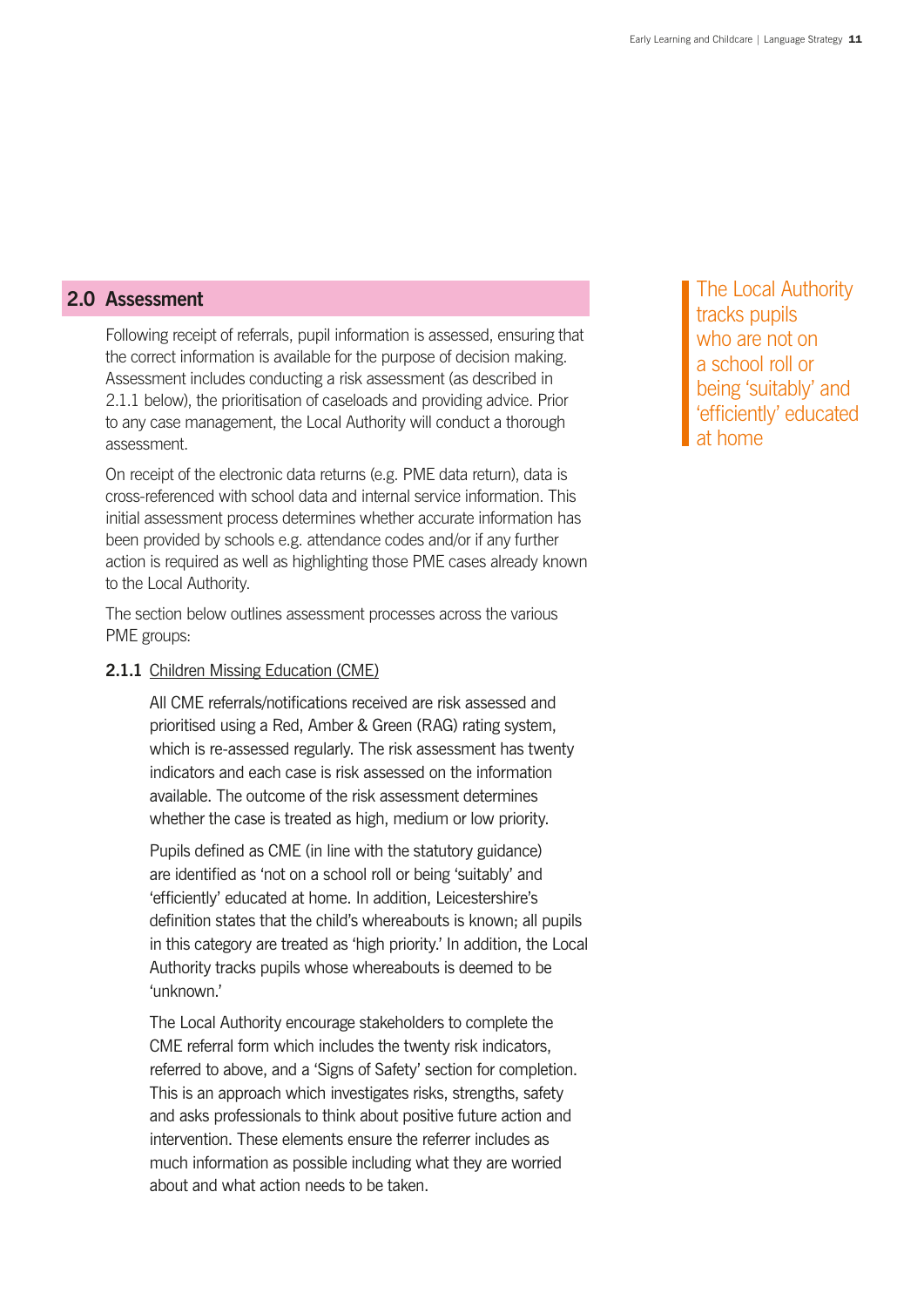#### **2.1.2** Children with Medical Needs (CMN) and Elective Home Education (EHE)

The referral form for CMN and EHE also incorporate the risk indicators and 'Signs of Safety' as referred to above in 2.1.1.

**2.1.3** Permanent exclusions

The Local Authority receives notifications of all permanent exclusions and ensures the necessary referrals are made to re-engage the child or young person in education from the sixth day of exclusion.

Primary aged pupils are referred directly (on the same day) to Oakfield Short Stay School and secondary aged pupils are referred directly to one of the appropriate Behaviour Partnerships to arrange provision from the sixth day.

#### **3.0 Case management and oversight**

Ensuring children and young people are able to access full-time education in an appropriate setting with the most appropriate provider is as critical as identifying them in the first place.

The circumstances of individual pupils are consistently managed. Liaison, with other stakeholders, is completed where necessary. It is sometimes appropriate to make additional referrals to re-engage pupils in education.

Detailed analysis is undertaken for each PME data return. This data is regularly scrutinised by lead officers in the Local Authority and the LSCB.

- **3.1** The section below outlines different case management and oversight processes for PME groups:
	- **3.1.1** Internal services

Information will be exchanged with internal services following each PME data collection, for example pupils with an Education, Health and Care Plan (EHCP), statement or SEN Support Plan will be referred to SENA to consider reviewing the top-up funding whilst they are not in.



Ensuring children and young people are able to access full-time education in an appropriate setting with the most appropriate provider is as critical as identifying them in the first place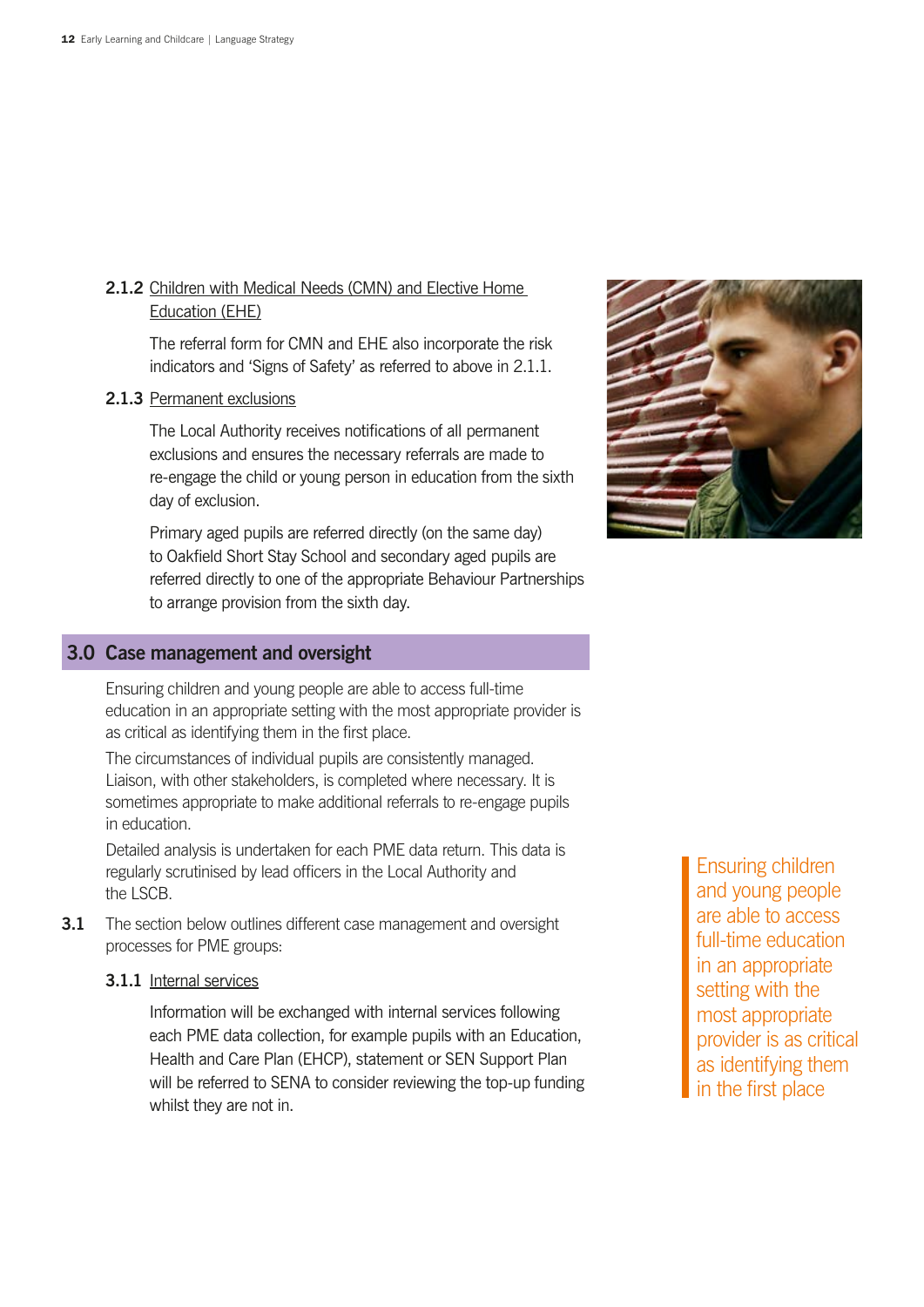#### **3.1.2** Children Missing Education (CME)

For those pupils not on a school roll (whereabouts known and not known), a wide range of enquiries and investigations are undertaken to re-engage the child/young person in education without delay. In addition, searches on Facebook, other social media sites and the social care data base (Frameworki) are completed every two weeks. The team ensures that all those risk assessed as 'Red' are dealt with as high priority and are re-visited daily.

The team also liaise with internal services e.g. School Admissions and Legal Services in relation to children and young people who have been refused a school place. The Local Authority will issue a 'Notice of Intention' to prosecute, when pupils do not take up their allocated school place after a specific number of days.

#### **3.1.3** Children with Medical Needs (CMN)

After undertaking an initial assessment, parental contact is established and additional relevant information is collated. Close contact is maintained with parents and the 'home' school. The Local Authority ensures that parents are actively involved in any decision making with regards their child's educational programme and that all 'home' schools will maintain close links with the child or young person, their family and other key agencies, in line with statutory guidance.

Referrals are made to other services (e.g. CAMHS), to gain additional information and further professional advice. Management oversight is present, at all stages to challenge decisions made.

#### **3.1.4** Elective Home Education (EHE) (for children / young people whose education is deemed not suitable or efficient)

Where children and young people who are not on the roll of a school, e.g. those who are electively home educated, and their education is deemed 'not suitable' and 'in-efficient', the Local Authority offers advice to parents, to improve the quality and standard of the education they provide.

At specific times in the child's education (e.g. transfer from primary to secondary), the Local Authority provides advice to parents about school admissions, should parents wish for their

The Local Authority ensures that parents are actively involved in any decision making with regards to their child's educational programme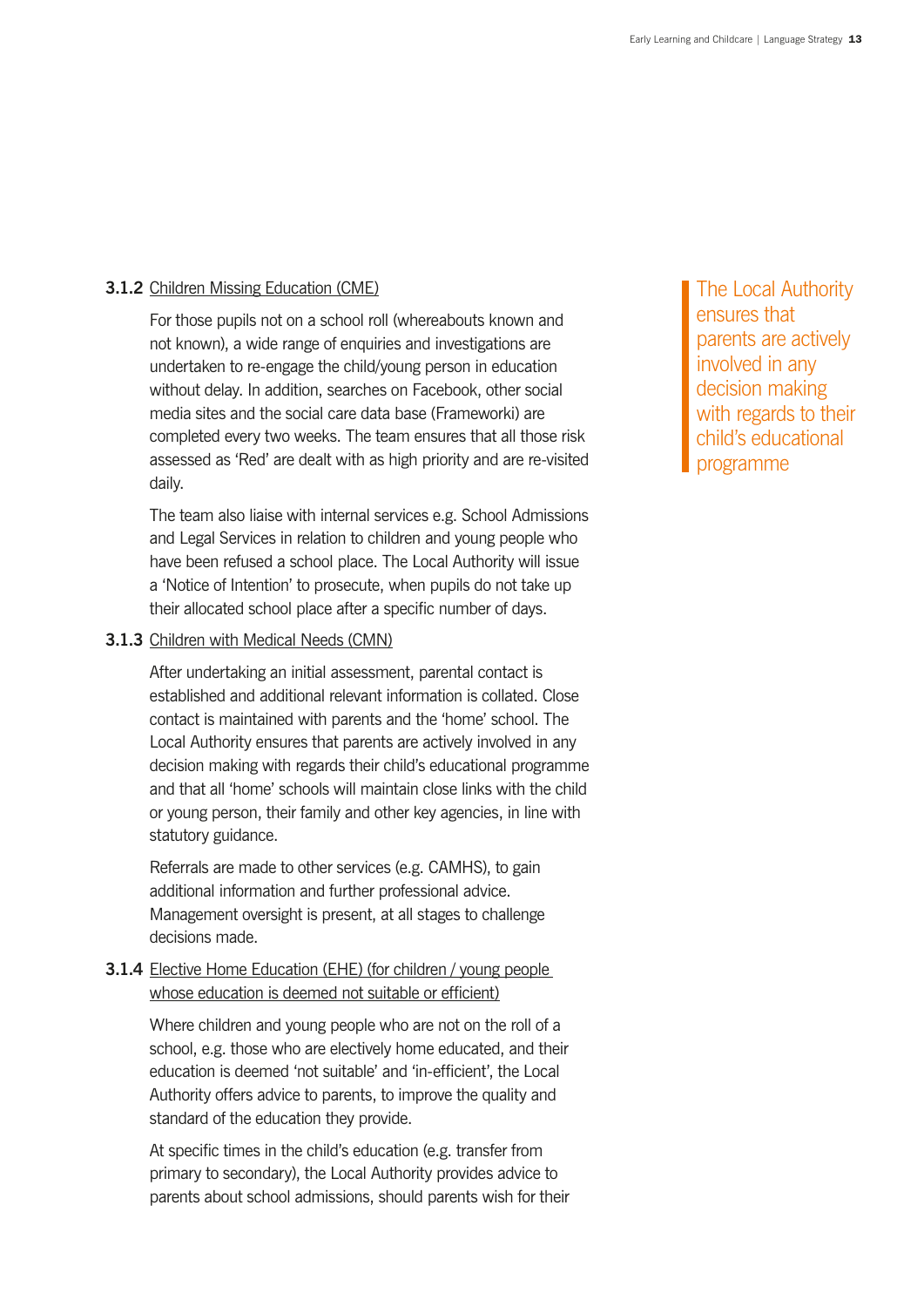child/ren to return to school. In addition, the Local Authority signposts parents to other organisations e.g. Prospects to access careers guidance.

#### **3.1.5** Exclusions

The Local Authority notifies all schools, on a twice-termly basis of when individual pupils have in excess of an agreed number of days of fixed-term exclusions. Those schools with high rates of fixed and permanent exclusion will be referred to Lead Officers from the Local Authority for monitoring. In addition, appropriate support and challenge will be provided to schools to minimise exclusions and to improve pupils access to full-time education.

Oakfield Short Stay School facilitates sixth day provision for primary aged pupils. The Behaviour Partnerships facilitate sixth day provision for Key Stage 3 and 4 pupils and have established processes/procedures in place to monitor the attendance for pupils in alternative provision.

#### **4.0 Identifying placement**

The Local Authority will commission education for children and young people who do not have a school place, e.g. when a parent is not allocated a school place in line with their preference.

**4.1** The section below outlines placement identification processes across the different PME groups:

#### **4.1.1** CME

The team liaises with School Admissions to ensure parents receive advice and support concerning applying for a school place, to re-engage their child without delay e.g. pupils without a school place, whose whereabouts are known (see paragraph 2.1.1). The Local Authority will commission provision to ensure children access education, as appropriate.

#### **4.1.2** Children with Medical Needs

When an educational placement is required, children and young people are referred to the most appropriate provider for a needs assessment. The provider makes recommendations in line with specific requirements made by the Local Authority. The provision commissioned by the Local Authority includes a range of flexible, adaptable educational provision that is available to respond to all

The Local Authority maintains close links with the child/ young person, their family, the 'home' school and other key agencies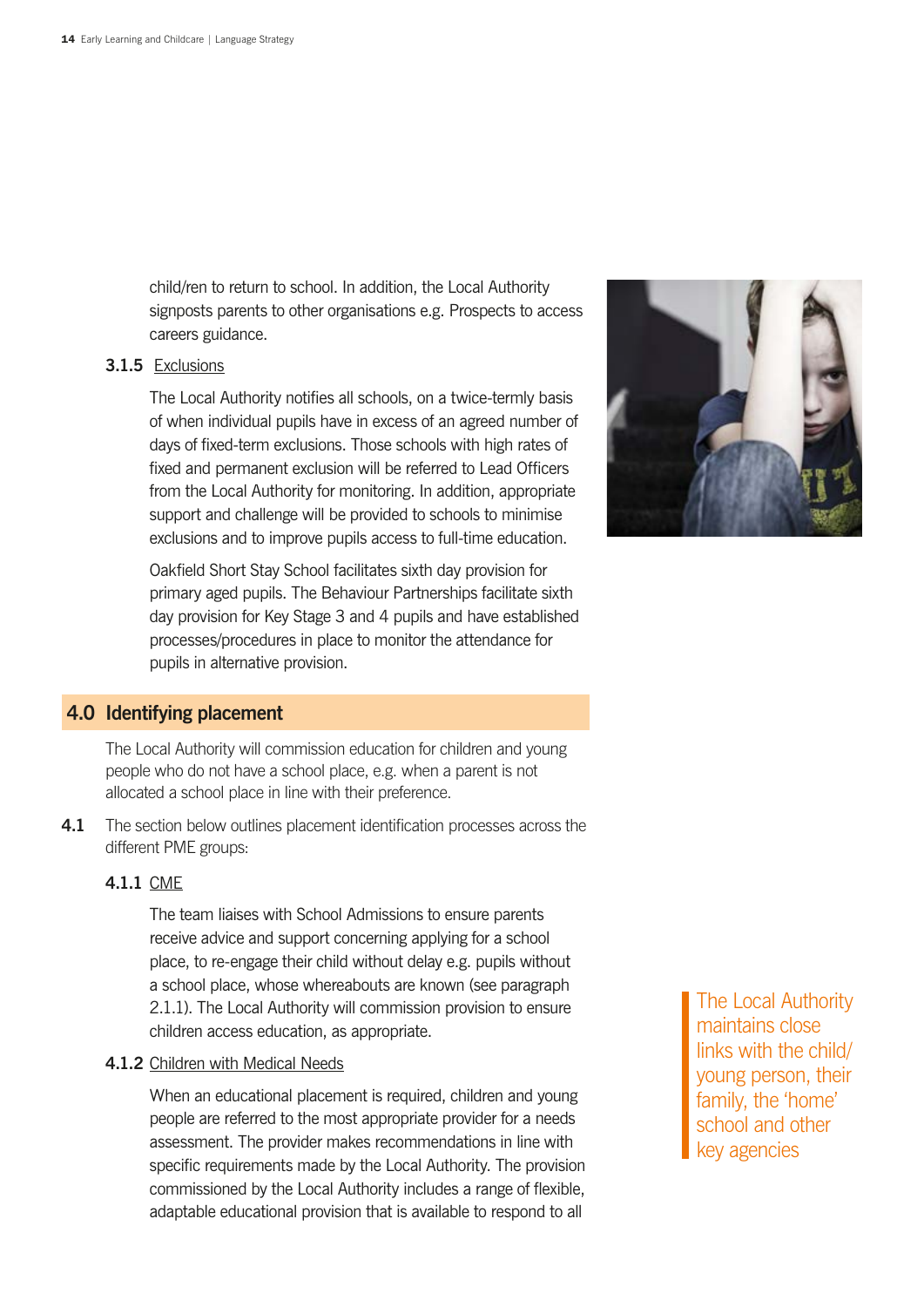individual's needs. When appropriate provision is arranged, this is reviewed half termly for both quality and progress.

The Local Authority maintains close links with the child and young person, their family, the 'home' school and other key agencies.

**4.1.3** EHE (for children / young people whose education is deemed not suitable or efficient)

The Local Authority provides advice and support when parents express a preference to return their child to school. School Admissions advise parents about suitable schools with space and assist them with completing their application. If the education provided, continues to be assessed as 'unsuitable' and 'inefficient,' the Local Authority will pursue a School Attendance Order, following a referral to the Court Team.

#### **4.1.4** Permanent Exclusions

The Local Authority's provision at Oakfield Short Stay School, provides places for primary aged pupils and the Behaviour Partnerships commission alternative provision, in line with the individual learning needs, for secondary aged pupils.

#### **5.0 Monitoring**

Tracking and monitoring is undertaken of all pupils through the monthly PME data return from schools, providers and internal services. Educational arrangements are regularly reviewed and new targets are set.

Each electronic data return allows the Local Authority to review the average attendance and number of hours of education, in line with previously agreed targets in order to trigger further interventions.

- **5.1** The section below outlines the specific monitoring processes undertaken across the PME groups:
	- **5.1.1** Children Missing Education (CME)

All cases are monitored regularly in accordance with internal procedures. Management challenge is present, when decisions are made. Weekly meetings enable the team to evaluate workloads and to set targets.

**5.1.2** Children with Medical Needs (CMN)

All cases are monitored regularly in accordance with internal procedures. **Management** challenge is present, when decisions are made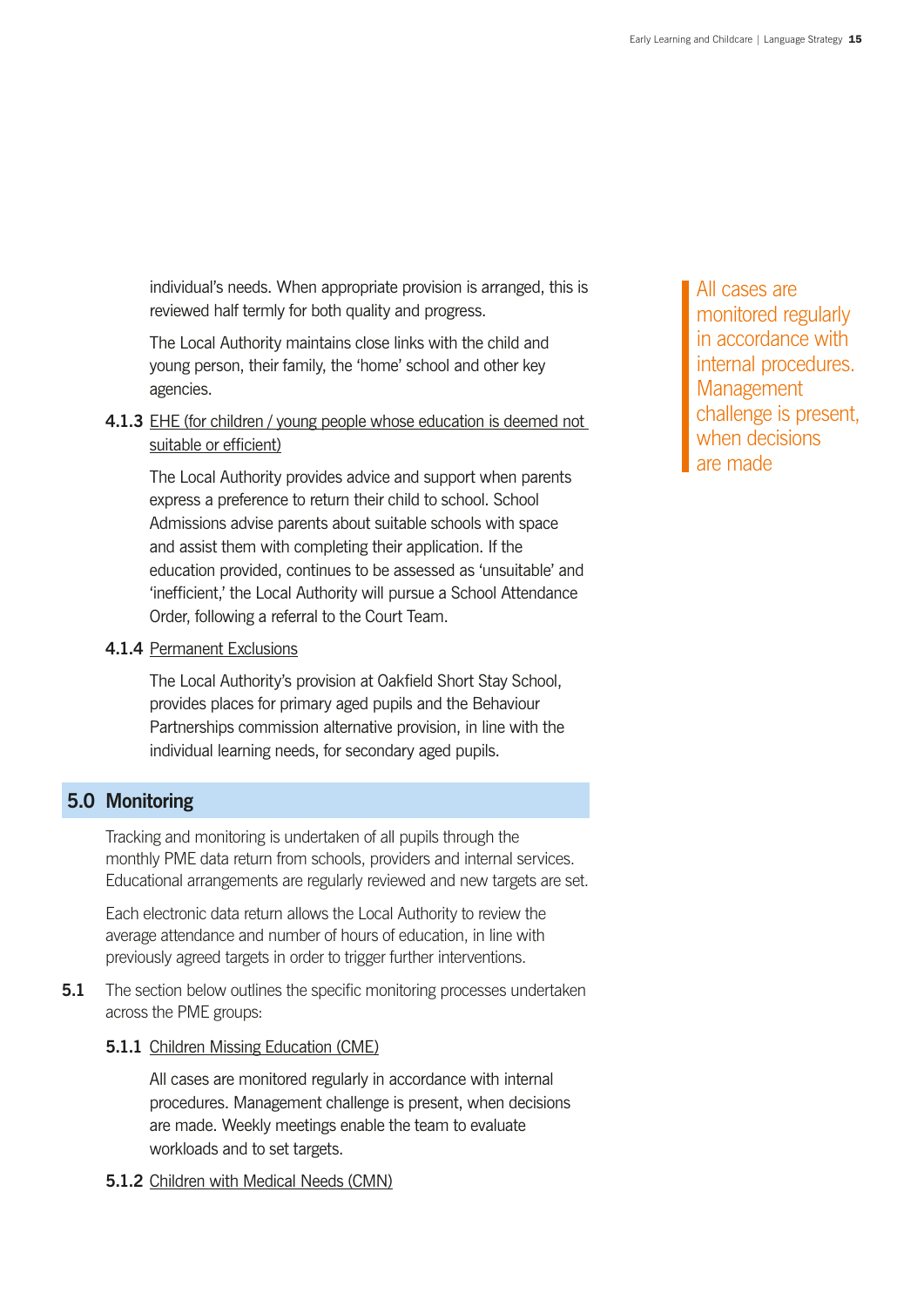All commissioned providers will be made aware of the standard required, by the Local Authority, in relation to the pupil's:

- education plans
- base-line assessments
- **targets**
- review documentation
- attendance data
- outcomes data.

The quality of alternative provision commissioned by the Local Authority is rigorously evaluated by analysing academic progress and attainment, alongside personal development.

This is achieved by:

- obtaining regular information to determine each individual pupil's progress
- ensuring that re-integration/exit reviews detail all progress made and the outcomes for that pupil
- alternative providers and schools (to where the pupil is returning), should involve the pupil and their family when devising high quality appropriate transition plans.

#### **5.1.3** EHE (for children / young people whose education is deemed not suitable or efficient)

The Local Authority re-assesses the education after a specific period of time (usually six weeks) and provides further advice as necessary. If the education continues to be deemed 'not suitable' and 'inefficient' then a formal notice is given to parents regarding the issue of a School Attendance Order (SAO). Parents are given a maximum of 8 weeks to secure a place on the roll of a local school, although there may be exceptional cases that require more time. The parents will be served with a Notice of Intention if they do not provide their child/ren with education. The Notice of Intention informs parents that they must satisfy the Local Authority that they are providing an education for their child/ren.

The School Admissions team liaise with parents about schools with spaces. The Local Authority also conducts safe and well checks, as appropriate, when the LA has concerns about the welfare of a child.

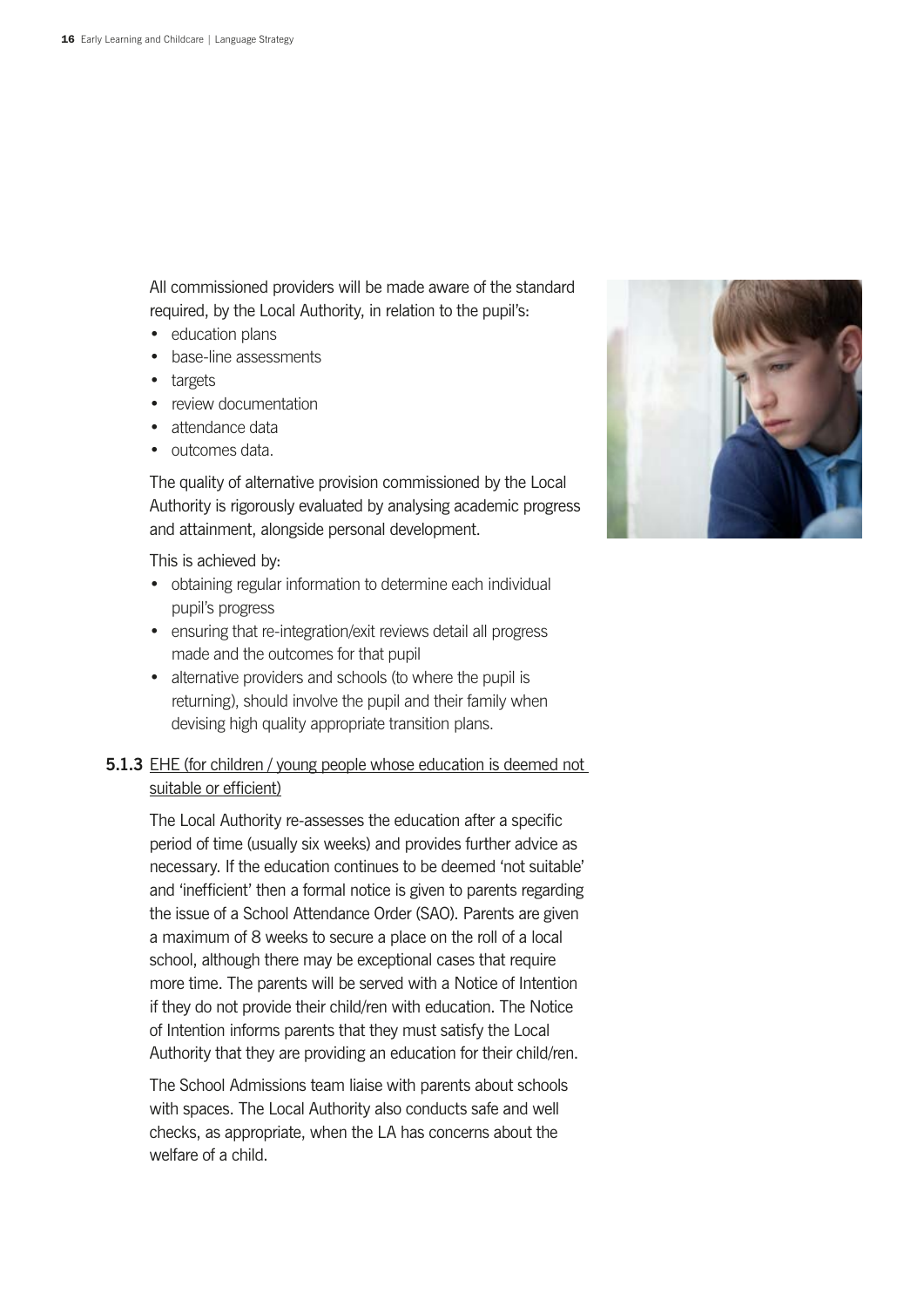#### **5.1.4** Permanent exclusions

Schools are provided with details of pupils with fixed term exclusions in excess of thirty five days. This ensures schools do not exceed the number of days for fixed term exclusions for an individual pupil prior to becoming permanent. Any issues with 'illegal' exclusions will be referred to the respective Local Authority Senior Officer.

When alternative provision is commissioned for permanently excluded or dual registered pupils of primary age, Oakfield Short Stay School are responsible for the monitoring and quality assurance of the educational provision. When alternative provision is commissioned for permanently excluded or dual registered pupils of secondary age, the Behaviour Partnerships quality assure the educational provision, the law allows for pupils to be dual registered at more than one school.



#### **6.0 Case closure**

When children and young people successfully return to full time education, risk assessments are conducted to ensure they are accessing an appropriate education and to ensure they remain safe.

**6.1** Individual case closure processes for specific PME groups are:

#### **6.1.1** Children Missing Education (CME)

When pupils return to school and are attending regularly, a Merton Risk Assessment is completed to determine whether there are any other areas of concern or if repeat patterns of behaviour are likely. These risk assessments are subject to management challenge. If a child moves to another local authority, the team will formally pass the case over prior to completing the Merton Risk assessment. If the child moves abroad, the team will confirm the move before completing the risk assessment.

If a pupil's whereabouts is unknown and all necessary enquiries have been completed, a referral is made to the Local Authority's Case Closure Panel for consideration and Assistant Director signoff to close the case. Cases that are closed are re-investigated periodically to ensure the decision making is robust.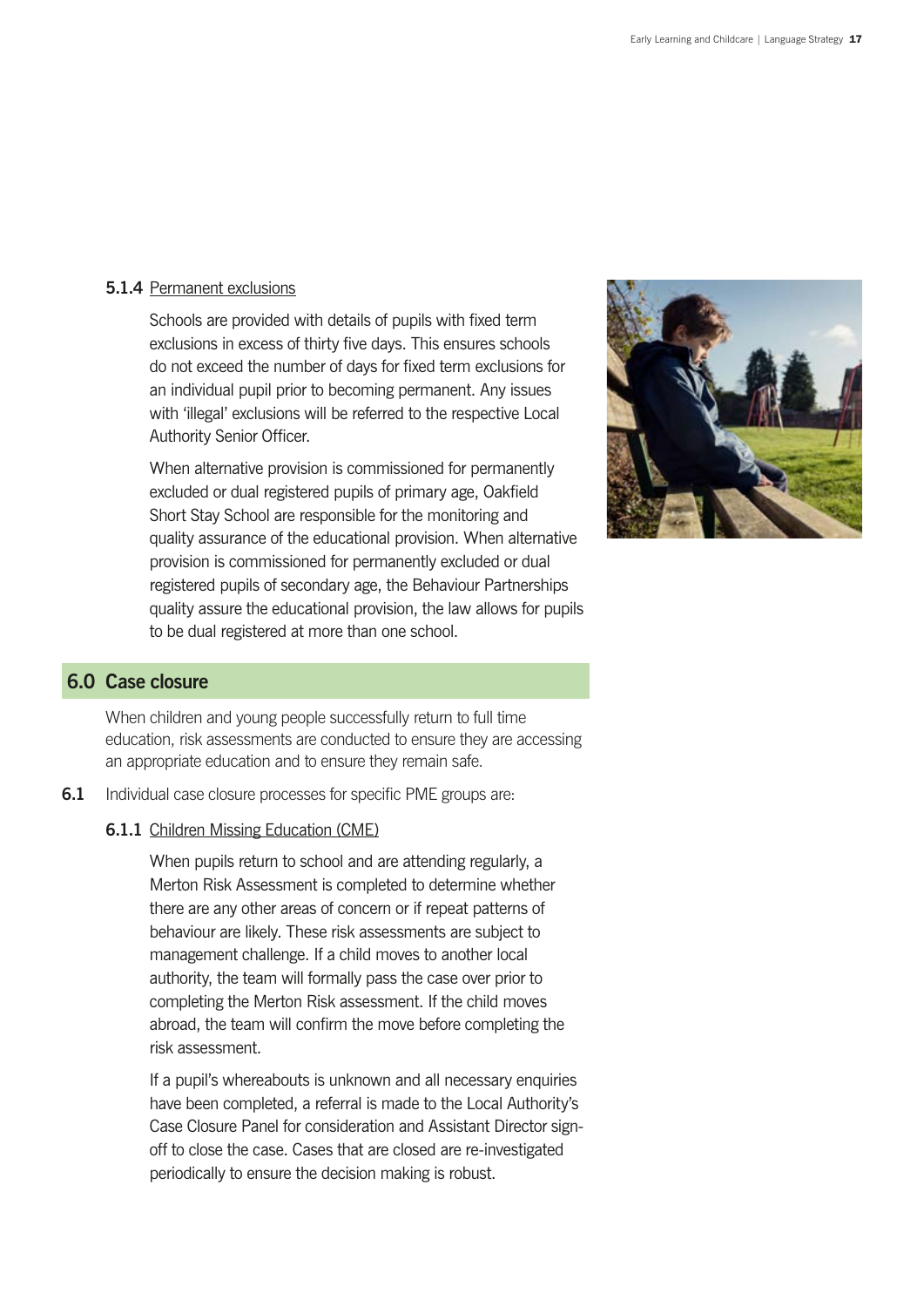#### **6.1.2** Children with Medical Needs (CMN)

Merton Risk Assessments are also completed when children and young people with medical needs return to their 'home' school. In addition, pupil and parent feedback is obtained using questionnaires.

To ensure the re-integration is successful, the following is paramount:

- Realistic targets are based on the individual pupil's needs
- High quality support is in place for the individual concerned
- Regular six weekly reviews are scheduled
- The final re-integration review when the child or young person can successfully re-integrate back into full time education
- Regular communication with parents is maintained.
- **6.1.3** EHE (for children / young people whose education is deemed not suitable or efficient)

Merton Risk Assessments are also completed when children and young people who are electively home educated, return to school. In addition, brief risk assessments are carried out when the education moves to 'suitable' and 'efficient.'

#### **6.1.4** Permanent exclusions

Cases are closed, after the timescales for a parent to exercise their right to request a 'review of the decision' have lapsed.

Following case closure, children and young people can return to the start of the pathway process through on-going risk assessment.

# **How can schools, colleges and other agencies help?**

To ensure that the needs of Pupils Missing out on Education are effectively managed by all concerned, we ask your support to:

- provide accurate information on time
- communicate with us when necessary
- seek advice as appropriate
- let us know as soon as possible if you have concerns about a child or young person.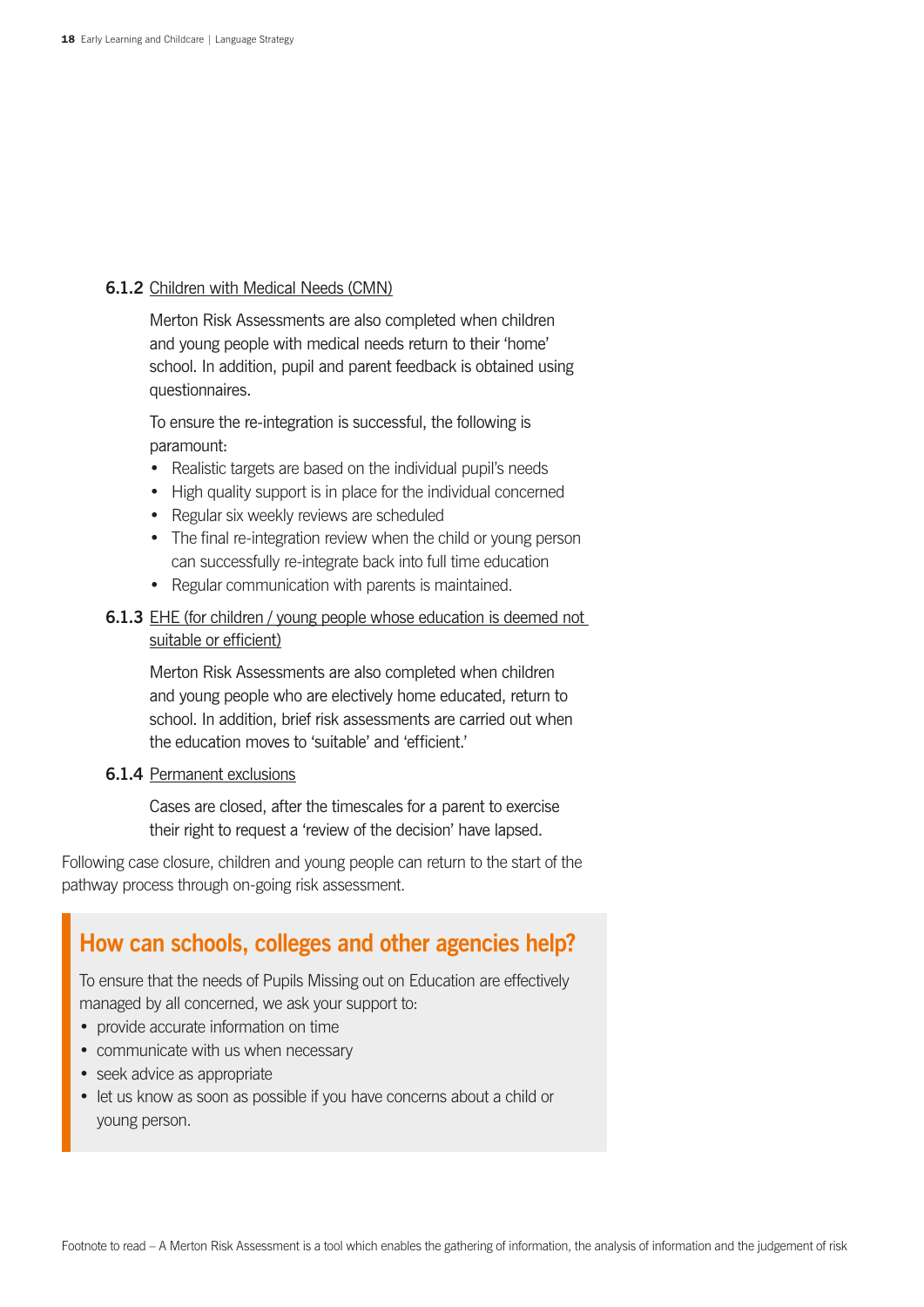# **CONCLUSION**

Establishing the processes and procedures referred to in this Operational Framework has bought further cultural change across the Local Authority and with key stakeholders. Raising awareness, in relation to Pupils Missing out on Education, is vitally important in ensuring that everyone understands their responsibilities, for these pupils, so as to enable working in partnership to secure the best outcomes for children and young people.

# **Where to get advice or further information**

**You may get further advice and information about the content of this framework and other matters relating to Pupils Missing out on Education by contacting a member of the Pupil Services Team on:**

- **Phone: 0116 305 2071**
- **Fax: 0116 305 6330**
- **Email: pme@leics.gov.uk**

# **Communication**

In terms of the delivery of PME services, the Local Authority will:

- ensure that schools are well informed and can easily find the information they need
- ensure that communications are timely, accurate and appropriate
- ensure that parents, young people and schools feel that the processes for PME are well managed
- minimise concerns, and maximise engagement, through proactive communication
- manage our reputation by mitigating risk.

# **Report**

The tracking and monitoring of PME is the responsibility of Pupil Services. Progress reports are presented regularly to lead officers within the Local Authority, to provide data updates and enable consideration of key issues. It is anticipated that additional reports will be presented to the LSCB twice a year.

# **Review**

This Operating Framework has been produced at a time of considerable change to the educational landscape, the document will therefore be reviewed regularly to ensure it is appropriate to need.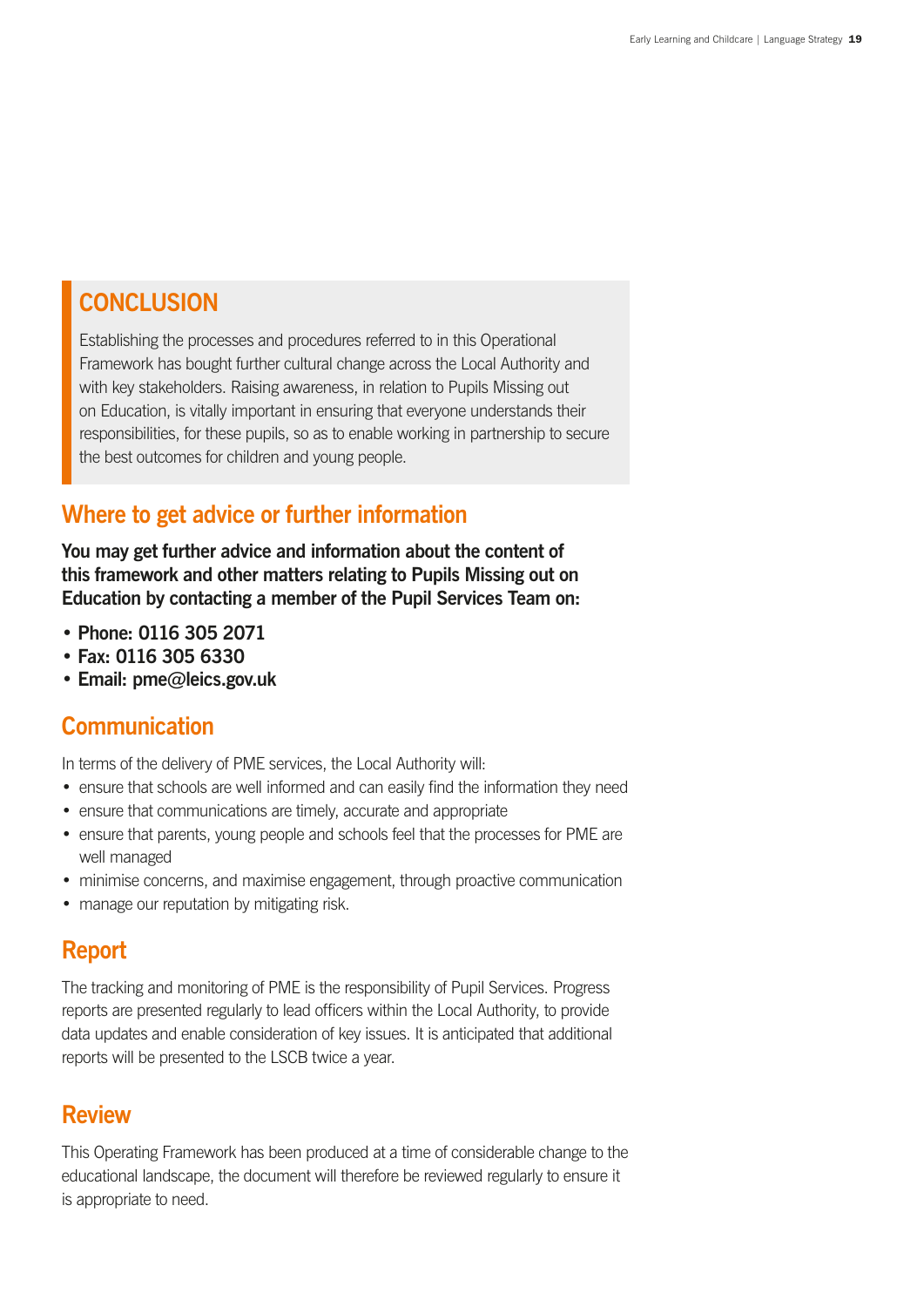| ONE D |  |
|-------|--|
|       |  |

|                                                                                                                                                      | IDENTIFICATION                                                                                                                                                                            | <b>ASSESSMENT</b>                                                                                                     | MANAGEMENT<br>CASE                                                                                                                   | IDENTIFICATION OF<br>PLACEMENT                                                                                                                  | <b>MONITORING</b>                                                                                                                                                                                                            | CASE CLOSURE                                                                                                                                                                  |                                                                                                                                                                                                                          |
|------------------------------------------------------------------------------------------------------------------------------------------------------|-------------------------------------------------------------------------------------------------------------------------------------------------------------------------------------------|-----------------------------------------------------------------------------------------------------------------------|--------------------------------------------------------------------------------------------------------------------------------------|-------------------------------------------------------------------------------------------------------------------------------------------------|------------------------------------------------------------------------------------------------------------------------------------------------------------------------------------------------------------------------------|-------------------------------------------------------------------------------------------------------------------------------------------------------------------------------|--------------------------------------------------------------------------------------------------------------------------------------------------------------------------------------------------------------------------|
| Permanent<br>Exclusion                                                                                                                               | daily notification via<br>database / phone<br>secure e-mail                                                                                                                               | necessary people<br>Frameworki / risk<br>assess / notify                                                              | other services / parent /<br>with school<br>Govs / Clerk<br>liaise                                                                   | education if appropriate<br>type & commission<br>parents, carers and<br>Identify placement<br>communicate to<br>other agencies<br>/ manage and  | school & advice when<br>liaise with alternative<br>place prior to GDCM<br>provision for 6th day<br>liaison with legal &<br>/ if parent requests<br>check provision in<br>- before 6th day &<br>review - further<br>necessary | off/advise school to<br>risk assessment for<br>management sign<br>Liaise with parent<br>school / Merton<br>off roll                                                           | NB: In all cases<br>routes could be<br>agency referral<br>concern' - e.g.<br>MP letter, CC<br>via cause for<br>dentification<br>letter, other                                                                            |
| attend school<br>personalised<br>arrangement<br>they do not<br>behavioural<br>plans-by<br>Particular<br>jearning<br>Social &<br>full time<br>diffs & | AnyComms+ (schs,<br>BPs & individual<br>notification via<br>services)                                                                                                                     | e.g.<br>those at risk of perm<br>highest priority are<br>cases prioritised<br>risk assessment<br>$\widetilde{\kappa}$ | providers / schools (Re<br>liaison with alternative<br>attendance etc)                                                               |                                                                                                                                                 | Cases also discussed<br>meetings & other multi<br>attendance (school &<br>alternative provision)<br>regular reviews re<br>& reviewed at BP<br>agency meetings                                                                | school f/t / leave or<br>Child goes back to<br>appropriate school<br>transfer to another<br>held & exit report<br>exit meeting<br>completed                                   |                                                                                                                                                                                                                          |
| <b>Mental Health</b><br>access to<br>needs (&<br>CAMHS)                                                                                              | usual way - no existing<br>Health (Hosp, CAMHS,<br>Diana Service) / CFS<br>(Psych). <i>Children</i><br>accessing CAMHS &<br>accessing school in<br>Referral via sch<br>notification route | consider referral<br>& complete risk<br>assessment.                                                                   | teaching programme/<br>changes in provision<br>with home school<br>(hours/location/<br>weekly liaison<br>(attendance/<br>engagement) | family & 'home school<br>Communicate with<br>already identified)<br>and commission<br>placement (if not<br>Identify suitable<br>as appropriate. | weeks / communicate<br>Review every 6<br>home'school<br>outcomes to                                                                                                                                                          | Risk Assessment for<br>based and share info<br>provider (outcomes<br>management sign<br>with 'home' school)<br>Complete Merton<br>Final liaison with<br>& home school.<br>öff | pupils accessing<br>collection assist<br>home'school<br>gathering this<br>- currently no<br>hopefully the<br>information -<br>capture this<br>process for<br>N.B: Those<br>provision &<br>PME data<br>attending<br>CAMHS |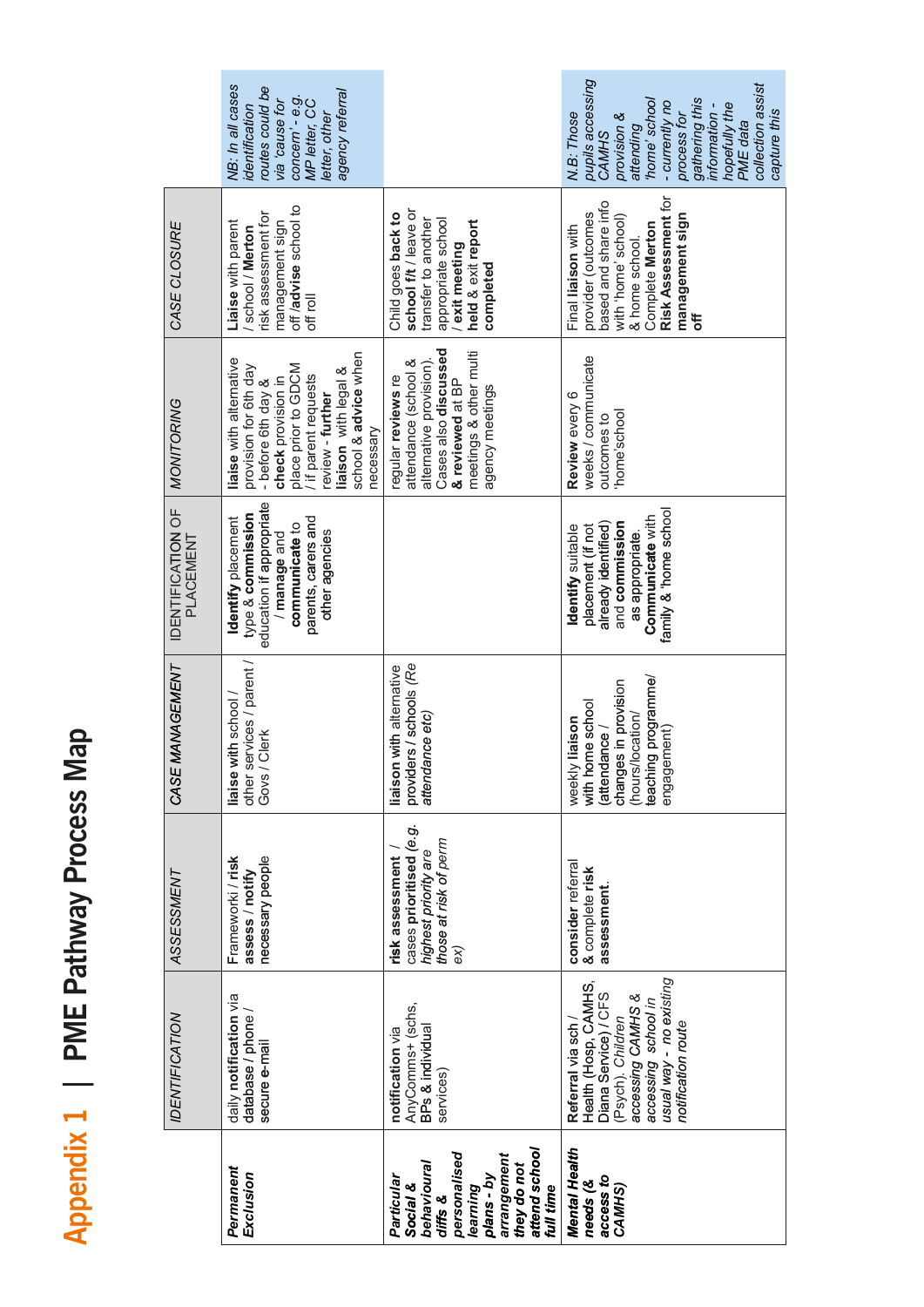| CASE CLOSURE                   | based and share info<br>risk assessment for<br>provider (outcomes<br>management sign<br>with 'home' school)<br>Final liaison with<br>Complete merton<br>& home school<br>ð | close if necessary<br>Proceed to court<br>Withdraw case &                                                                                                                                   | Final meeting (school<br>closure and sign off<br>services) / case<br>/ family / other                                                                               | school place found<br>assessment / case<br>& child attending<br>/ merton risk       | closure                                                                         | letter sent to parent &<br>Place allocated<br>school                             |
|--------------------------------|----------------------------------------------------------------------------------------------------------------------------------------------------------------------------|---------------------------------------------------------------------------------------------------------------------------------------------------------------------------------------------|---------------------------------------------------------------------------------------------------------------------------------------------------------------------|-------------------------------------------------------------------------------------|---------------------------------------------------------------------------------|----------------------------------------------------------------------------------|
| <b>MONITORING</b>              | weeks / communicate<br>boutcomes to 'home'<br>Review every 6<br>school                                                                                                     | time scales / proceed<br>to next stage /gather<br>Monitor in line with<br>further information/<br>legal meeting / set<br>circumstances &<br>further targets<br>review child's<br>attendance | other services to liaise<br>appropriateness and<br>need for intervention<br>regularly - reassess<br>Health / School &                                               | Track & monitor                                                                     |                                                                                 | confirmed. Decision<br>schs / BPs chased<br>relayed to parents<br>until decision |
| IDENTIFICATION OF<br>PLACEMENT | family & 'home school<br>Communicate with<br>already identified)<br>and commission<br>placement (if not<br>Identify suitable<br>as appropriate.                            | alternative education<br>communicate with<br>if appropriate &<br>Commission<br>family                                                                                                       | education if necessary.<br>Identification of<br>Commission as<br>appropriate                                                                                        | not already identified)<br>placement ASAP(if<br>and commission<br>Identify suitable | Communicate with<br>as appropriate<br>family                                    |                                                                                  |
| CASE MANAGEMENT                | teaching programme/<br>changes in provision<br>with home school<br>(hours/location/<br>weekly liaison<br>engagement)<br>attendance/                                        | proceed with referral<br>Start time line &                                                                                                                                                  | for access to additional<br>FRCD team etc refer<br>specialist midwives /<br>school nurse<br>services                                                                | services / alternative<br>liaison with internal<br>providers                        | services / schools and<br>alternative providers<br>liaison with internal        | liaise with parents /<br>schools / BPs                                           |
| ASSESSMENT                     | consider referral<br>/ complete risk<br>assessment                                                                                                                         | & check<br>risk assess<br>paperwork                                                                                                                                                         | Risk Assess &<br>prioritise need                                                                                                                                    | Risk Assess &<br>prioritise need                                                    | prioritised<br>& ensure<br>application for school<br>risk assess<br>place being | & liaise with<br>schools & BPs<br>consult                                        |
| IDENTIFICATION                 | Referral (or re-referral)<br>Service) / CFS (Psych)<br>(Hosp, CAMHS, Diana<br>via sch / Health                                                                             | AnyComms+ (schs &<br>Court Team / provide<br>referrals via schs to<br>individual services)<br>advice pre referral<br>notification via                                                       | individual services e.g<br>AnyComms+ (schs &<br>FRCD etc). Teenage<br>specialist midwives<br>teenage pregnancy<br>mothers data via<br>notification via<br>Prospects | AnyComms+ (service<br>lead information e.g<br>notification via<br>SENA)             | AnyComms+ (service<br>information - YOS)<br>notification via                    | receive application<br>provide advice &                                          |
|                                | <b>Medical Needs</b><br>mental health)<br>(other than                                                                                                                      | learning plans<br>personalised<br>into full-time<br>rarely attend<br>re-integrate<br>attempts to<br>education<br>as part of<br>school<br>have                                               | young mums<br>pregnant                                                                                                                                              | complex needs<br>& no school<br>place                                               | returning from<br>school place<br>custody &<br>not found                        | new to country<br>& waiting for<br>school place                                  |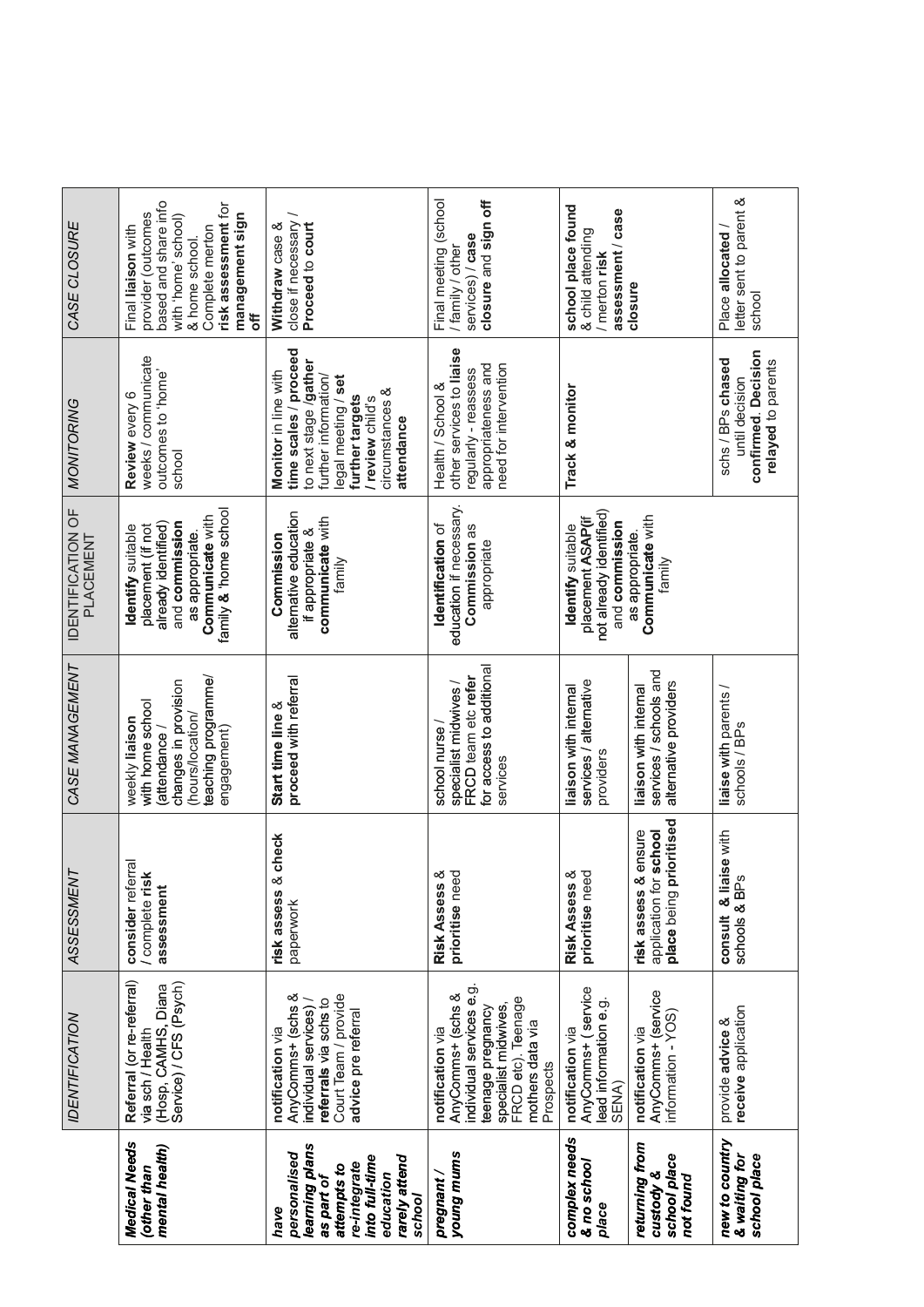| CASE CLOSURE                   | completed / OLAs<br>notified / case<br>Assessment<br>Merton Risk<br>closed                                                             | letter sent to parent &<br>Place allocated<br>school                             | completed / OLAs<br>notified / case<br>Assessment<br>Merton Risk<br>closed                                                                    |                                                                                  | Some cases require<br>of status / Complete<br>Final confirmation<br>Closure meetings &<br>Assessment. NB<br>referral to Case<br>Merton Risk<br>AD sign off | sch / LA / parent etc.<br>Risk Assessment /<br>school & attending<br>Notification child<br>Complete Merton<br>well / family move<br>educated back in<br>no longer being<br>electively home<br>away etc. Advise<br>close case                                          |
|--------------------------------|----------------------------------------------------------------------------------------------------------------------------------------|----------------------------------------------------------------------------------|-----------------------------------------------------------------------------------------------------------------------------------------------|----------------------------------------------------------------------------------|------------------------------------------------------------------------------------------------------------------------------------------------------------|-----------------------------------------------------------------------------------------------------------------------------------------------------------------------------------------------------------------------------------------------------------------------|
| <b>MONITORING</b>              | & weekly liaison with<br>weekly school visits<br>other services e.g.<br>Health & Police etc<br>weekly site visits /                    | confirmed. Decision<br>schs / BPs chased<br>relayed to parents<br>until decision | & weekly liaison with<br>weekly school visits<br>other services e.g.<br>Health & Police etc<br>weekly site visits /                           | confirmed. Decision<br>schs / BPs chased<br>relayed to parents<br>until decision | Follow up responses<br>repeat investigations<br>services or other LAs<br>/ refer to additional<br>to investigations /                                      | every 6 months / refer<br>advice (exam centres<br>send questionnaires<br>annual visit / assess<br>continue to provide<br>to other services as<br>for sch place etc) /<br>study / application<br>appropriate (court<br>suitability of ed /<br>/ programmes of<br>team) |
| IDENTIFICATION OF<br>PLACEMENT | placement via School<br>MATU for Travellers)<br>Admissions (and/or<br>other agencies (e.g.<br>BPs) & liaison with<br>Identification of | outcome to family<br>Communicate                                                 |                                                                                                                                               |                                                                                  | delay and outcomes<br>whereabouts known<br>communicated to<br>identified without<br>- placements are<br>For those who<br>are defined as<br>families        | school. Communicate<br>placement via School<br>or BPs) if education<br>return their child to<br>Admissions (and/<br>outcome to family<br>Identification of<br>family choose to<br>not suitable or if                                                                  |
| CASE MANAGEMENT                | guidance & complete<br>application for parent<br>/ return child to<br>parental advice/<br>on-line school<br>school ASAP                | liaise with parents /<br>schools / BPs                                           | guidance & complete<br>application for parent<br>/ return child to<br>parental advice/<br>on-line school<br>school ASAP                       | schools / alternative<br>liaise with parents /<br>providers / BPs                | follow investigations<br>appropriate referrals<br>flow chart / make<br>for additional<br>services                                                          | suitability of education<br>home visit / assess<br>parents / complete<br>liaising with sch                                                                                                                                                                            |
| ASSESSMENT                     | cases risk assessed &<br>prioritised                                                                                                   | & liaise with<br>w<br>consult & lia<br>schools & BPs                             | sessed &<br>prioritised on site<br>cases risk as                                                                                              | sessed &<br>cases risk as<br>prioritised                                         | (Capita / Frameworki)<br>database checks<br>prioritise. Cross<br>∞<br>risk assess                                                                          | communicatation-<br>prioritise. Parental<br>∞<br>parent pack'<br>risk assess                                                                                                                                                                                          |
| IDENTIFICATION                 | య<br>referrals via services<br>other local authorities<br>identification via<br>notifications via<br>weekly site visits<br>AnyComms+   | provide advice &<br>receive application                                          | referrals via internal<br>identification via<br>notifications via<br>weekly site visits<br>services & other<br>local authorities<br>AnyComms+ | AnyComms+ (schs &<br>notification via<br>indiv services)                         | general public etc)<br>& notifications (via<br>/ other services<br>sch / OLA/BPs<br>Referrals (via<br>reports) in                                          | referral via parent<br>school or service                                                                                                                                                                                                                              |
|                                | provision has<br>& alternative<br>background<br>been made<br>GRT                                                                       | ళ<br>another area<br>school place<br>not secured<br>moved from                   | Showmen<br><b>Circus/</b>                                                                                                                     | provision via<br>alternative<br>SOA                                              | CME                                                                                                                                                        | education not<br>suitable or<br>efficient<br>EHE &                                                                                                                                                                                                                    |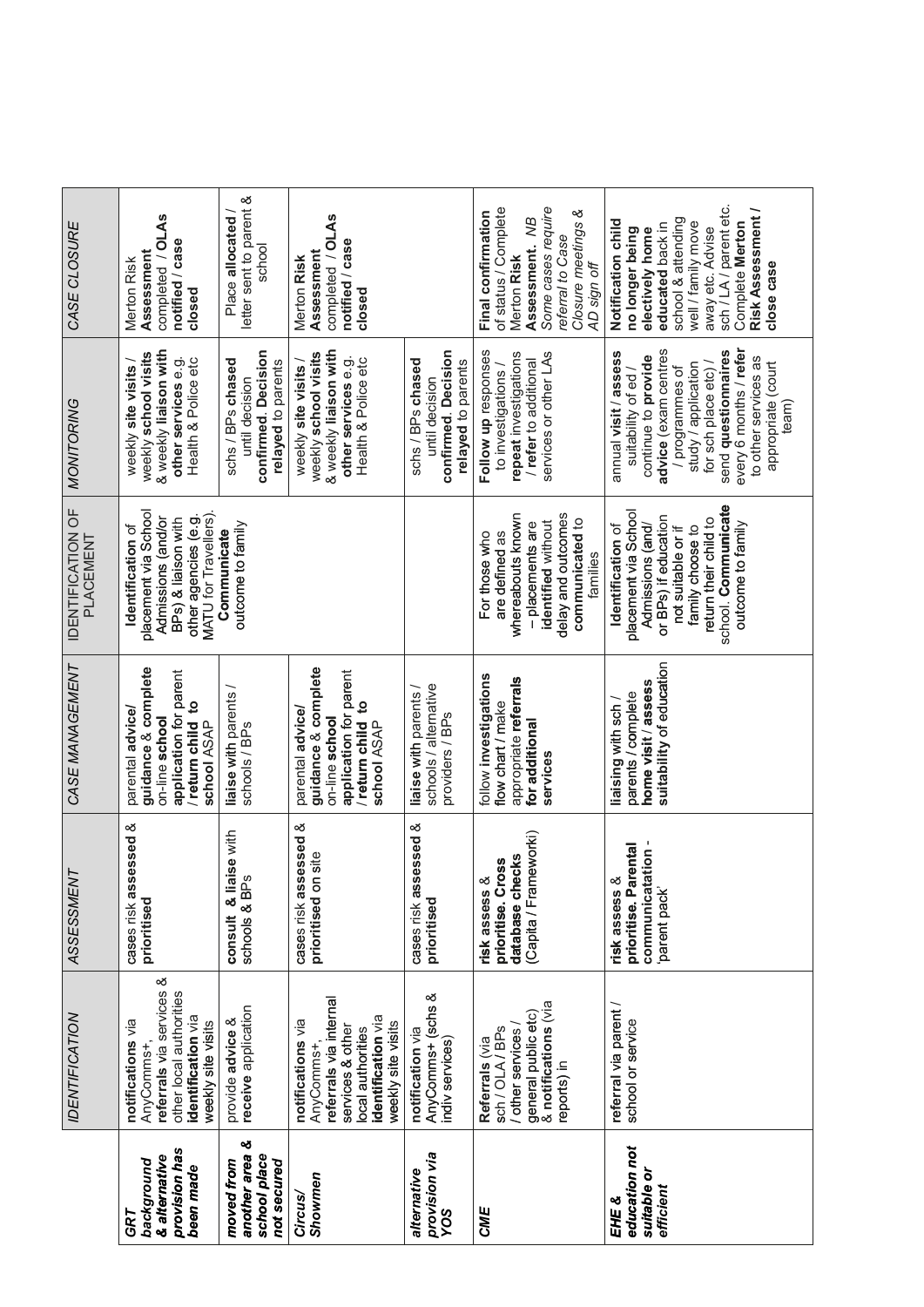|                                                   | IDENTIFICATION                                                | ASSESSMENT                                                    | CASE MANAGEMENT                                                       | IDENTIFICATION OF MONITORING<br>PLACEMENT                        |                                   | CASE CLOSURE                                  |
|---------------------------------------------------|---------------------------------------------------------------|---------------------------------------------------------------|-----------------------------------------------------------------------|------------------------------------------------------------------|-----------------------------------|-----------------------------------------------|
| Children who<br>are carers                        | AnyComms+ (schs &<br>individual services)<br>notification via | schools, alternative<br>consult & liaise<br>withkey services, | liaise with parents /                                                 | Admissions and/or BPs<br>identified via school<br>Placements are | track and monitor                 | completed / case<br>Assessment<br>Merton Risk |
| missing during<br>the school day<br>Pupils who go |                                                               | providers & BPs                                               | providers / BPs / key<br>schools / alternative<br>additional services |                                                                  |                                   | closed                                        |
| CHILDREN<br>& YOUNG<br>PEOPLE                     | NOTIFICATION<br>VIA<br>ANYCOMMS+                              | TO OTHER SERVICES<br>PRIORITISE / REFER<br>RISK ASSESS        | <b>HIMN NOSIAL</b><br><b>ALTERNATIVE</b><br>SCHOOLS.                  | <b><i>MANAGEMENT/</i></b><br>COMMISSION/<br>IDENTIFY/            | LIAISE, TRACK &<br><b>MONITOR</b> | ASSESS & CLOSE<br>LIAISE, RISK<br>CASE        |
| REFERRED VIA<br><b>PME MONTHLY</b><br>DATE RETURN |                                                               |                                                               | PARTNERSHIPS<br>& BEHAVIOUR<br><b>PROVIDERS</b>                       | COMMUNICATE                                                      |                                   |                                               |
|                                                   |                                                               |                                                               | SUITABILITY OF<br>/ASSESSING<br>PROVISION                             |                                                                  |                                   |                                               |
|                                                   |                                                               |                                                               |                                                                       |                                                                  |                                   |                                               |